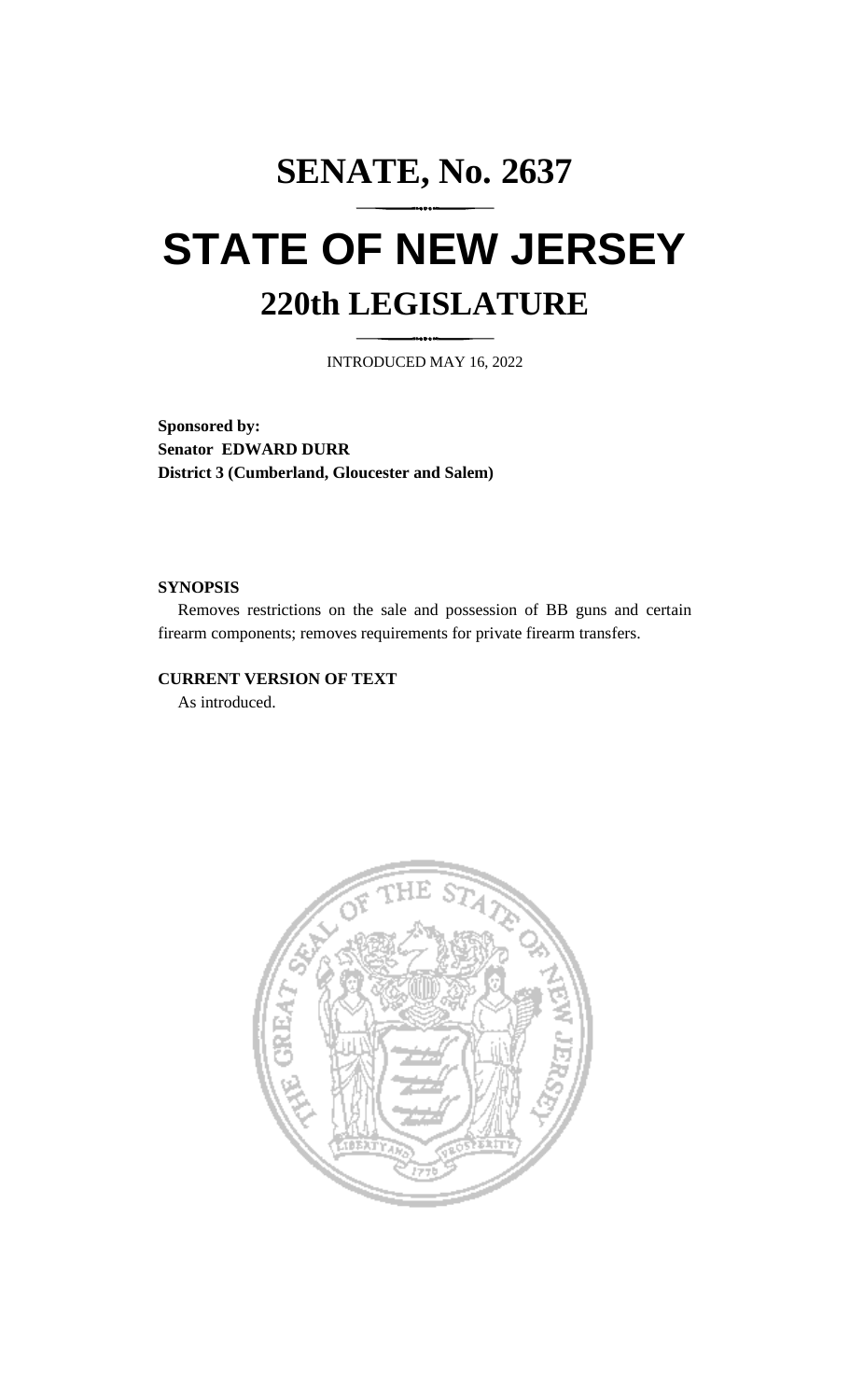**AN ACT** concerning firearms and amending various parts of statutory law. **BE IT ENACTED** *by the Senate and General Assembly of the State of New Jersey:* 1. N.J.S.2C:39-1 is amended to read as follows: 2C:39-1. Definitions. The following definitions apply to this chapter and to chapter 58: a. "Antique firearm" means any rifle or shotgun and "antique cannon" means a destructive device defined in paragraph (3) of subsection c. of this section, if the rifle, shotgun or destructive device, as the case may be, is incapable of being fired or discharged, or which does not fire fixed ammunition, regardless of date of manufacture, or was manufactured before 1898 for which cartridge ammunition is not commercially available, and is possessed as a curiosity or ornament or for its historical significance or value. b. "Deface" means to remove, deface, cover, alter or destroy the name of the maker, model designation, manufacturer's serial number or any other distinguishing identification mark or number on any firearm. c. "Destructive device" means any device, instrument or object designed to explode or produce uncontrolled combustion, including (1) any explosive or incendiary bomb, mine or grenade; (2) any rocket having a propellant charge of more than four ounces or any missile having an explosive or incendiary charge of more than one- quarter of an ounce; (3) any weapon capable of firing a projectile of a caliber greater than 60 caliber, except a shotgun or shotgun ammunition generally recognized as suitable for sporting purposes; (4) any Molotov cocktail or other device consisting of a breakable container containing flammable liquid and having a wick or similar device capable of being ignited. The term does not include any device manufactured for the purpose of illumination, distress signaling, line-throwing, safety or similar purposes. d. "Dispose of" means to give, give away, lease, loan, keep for sale, offer, offer for sale, sell, transfer, or otherwise transfer possession. e. "Explosive" means any chemical compound or mixture that is commonly used or is possessed for the purpose of producing an explosion and which contains any oxidizing and combustible materials or other ingredients in such proportions, quantities or packing that an ignition by fire, by friction, by concussion or by detonation of any part of the compound or mixture may cause such a sudden generation of highly heated gases that the resultant gaseous pressures are capable of producing destructive effects on

**EXPLANATION – Matter enclosed in bold-faced brackets [thus] in the above bill is not enacted and is intended to be omitted in the law.**

**Matter underlined thus is new matter.**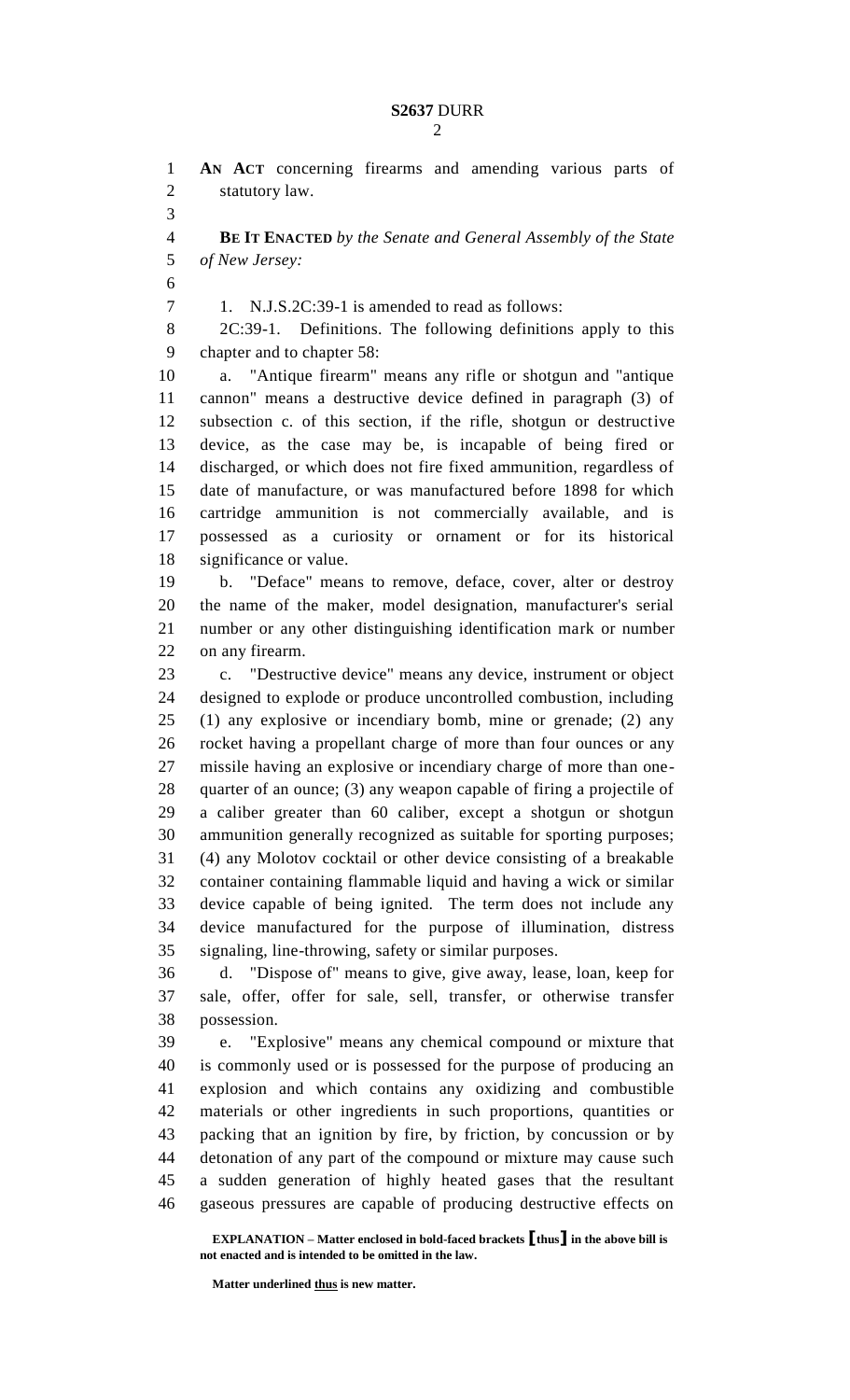contiguous objects. The term shall not include small arms ammunition, or explosives in the form prescribed by the official United States Pharmacopoeia.

 f. "Firearm" means any handgun, rifle, shotgun, machine gun, automatic or semi-automatic rifle, or any gun, device or instrument in the nature of a weapon from which may be fired or ejected any solid projectable ball, slug, pellet, missile or bullet, or any gas, vapor or other noxious thing, by means of a cartridge or shell or by the action of an explosive or the igniting of flammable or explosive substances.

 It shall also include, **[**without limitation**]** except as hereinafter provided, any firearm which is in the nature of an air gun, spring gun or pistol or other weapon of a similar nature in which the propelling force is a spring, elastic band, carbon dioxide, compressed or other gas or vapor, air or compressed air, or is ignited by compressed air, and ejecting a bullet or missile smaller than three-eighths of an inch in diameter, with sufficient force to injure a person. It shall not include any air gun or pistol which uses 19 air, compressed air or carbon dioxide as the propelling force to eject a ball or non-pointed pellet that does not exceed .177 caliber at a muzzle velocity of less than 500 feet per second, commonly 22 referred to as a BB gun.

 g. "Firearm **[**silencer**]** sound suppressor" means any instrument, attachment, weapon or appliance for causing the firing of any gun, revolver, pistol or other firearm to be silent, or intended to lessen or muffle the noise of the firing of any gun, revolver, pistol or other firearm.

 h. "Gravity knife" means any knife which has a blade which is released from the handle or sheath thereof by the force of gravity or the application of centrifugal force.

 i. "Machine gun" means any firearm, mechanism or instrument not requiring that the trigger be pressed for each shot and having a reservoir, belt or other means of storing and carrying ammunition which can be loaded into the firearm, mechanism or instrument and fired therefrom. A machine gun also shall include, without limitation, any firearm with a trigger crank attached.

 j. "Manufacturer" means any person who receives or obtains raw materials or parts and processes them into firearms or finished parts of firearms, except a person who exclusively processes grips, stocks and other nonmetal parts of firearms. The term does not include a person who repairs existing firearms or receives new and used raw materials or parts solely for the repair of existing firearms. k. "Handgun" means any pistol, revolver or other firearm

 originally designed or manufactured to be fired by the use of a single hand.

 l. "Retail dealer" means any person including a gunsmith, except a manufacturer or a wholesale dealer, who sells, transfers or assigns for a fee or profit any firearm or parts of firearms or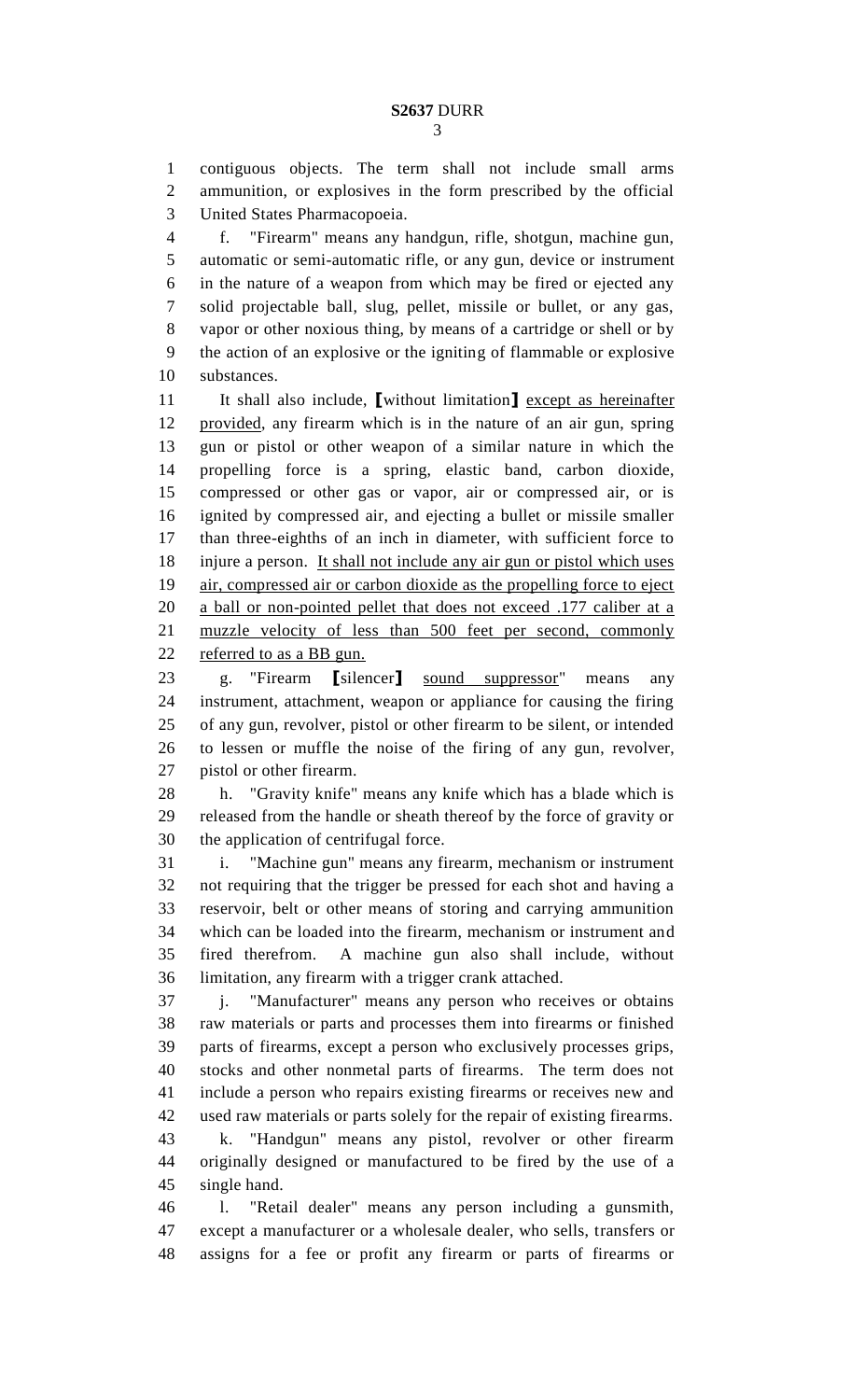#### **S2637** DURR  $\Delta$

 ammunition which he has purchased or obtained with the intention, or for the purpose, of reselling or reassigning to persons who are reasonably understood to be the ultimate consumers, and includes any person who is engaged in the business of repairing firearms or who sells any firearm to satisfy a debt secured by the pledge of a firearm.

 m. "Rifle" means any firearm designed to be fired from the shoulder and using the energy of the explosive in a fixed metallic cartridge to fire a single projectile through a rifled bore for each single pull of the trigger.

 n. "Shotgun" means any firearm designed to be fired from the shoulder and using the energy of the explosive in a fixed shotgun shell to fire through a smooth bore either a number of ball shots or a single projectile for each pull of the trigger, or any firearm designed to be fired from the shoulder which does not fire fixed ammunition.

 o. "Sawed-off shotgun" means any shotgun having a barrel or barrels of less than 18 inches in length measured from the breech to the muzzle, or a rifle having a barrel or barrels of less than 16 inches in length measured from the breech to the muzzle, or any firearm made from a rifle or a shotgun, whether by alteration, or otherwise, if such firearm as modified has an overall length of less 22 than 26 inches.

 p. "Switchblade knife" means any knife or similar device which has a blade which opens automatically by hand pressure applied to a button, spring or other device in the handle of the knife. q. "Superintendent" means the Superintendent of the State Police.

 r. "Weapon" means anything readily capable of lethal use or of inflicting serious bodily injury. The term includes, but is not limited to, all (1) firearms, even though not loaded or lacking a clip or other component to render them immediately operable; (2) components which can be readily assembled into a weapon; (3) gravity knives, switchblade knives, daggers, dirks, stilettos, or other dangerous knives, billies, blackjacks, bludgeons, metal knuckles, sandclubs, slingshots, cesti or similar leather bands studded with metal filings or razor blades imbedded in wood; and (4) stun guns; and any weapon or other device which projects, releases, or emits tear gas or any other substance intended to produce temporary physical discomfort or permanent injury through being vaporized or otherwise dispensed in the air.

 s. "Wholesale dealer" means any person, except a manufacturer, who sells, transfers, or assigns firearms, or parts of firearms, to persons who are reasonably understood not to be the ultimate consumers, and includes persons who receive finished parts of firearms and assemble them into completed or partially completed firearms, in furtherance of such purpose, except that it shall not include those persons dealing exclusively in grips, stocks and other nonmetal parts of firearms.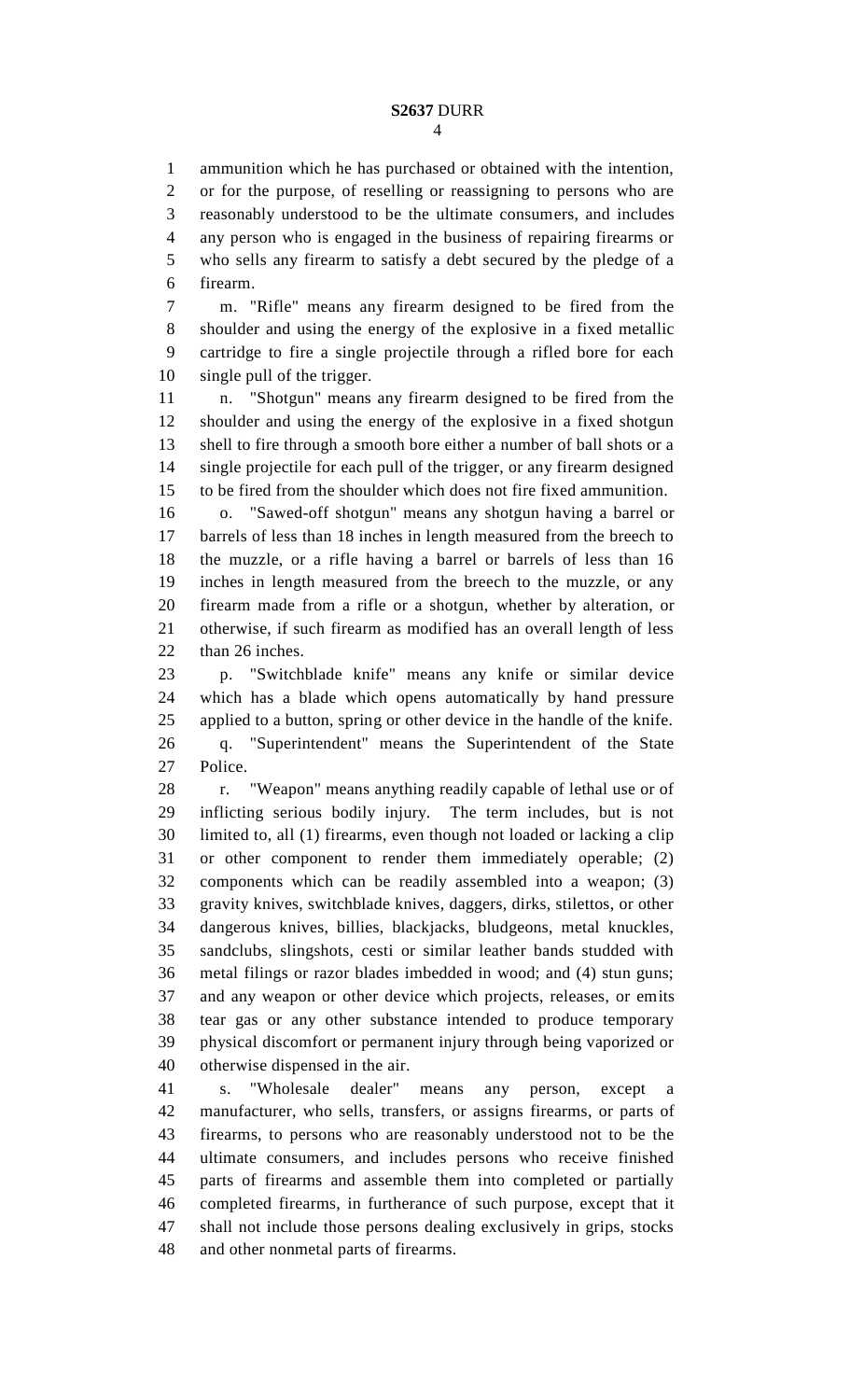| an electrical charge or current intended to temporarily or<br>2<br>3<br>permanently disable a person.<br>$\overline{4}$<br>u.<br>5<br>of lethal use and which can propel a knife blade.<br>6<br>capable of being mistaken for a firearm.<br>$\tau$<br>w. "Assault firearm" means:<br>8<br>(1) The following firearms:<br>9<br>10<br>Algimec AGM1 type<br>11<br>Sweeper" or "Striker 12"<br>12<br>13<br>Armalite AR-180 type<br><b>Australian Automatic Arms SAR</b><br>14<br>Avtomat Kalashnikov type semi-automatic firearms<br>15<br>Beretta AR-70 and BM59 semi-automatic firearms<br>16<br>17<br><b>Bushmaster Assault Rifle</b><br>18<br>Calico M-900 Assault carbine and M-900<br>19<br><b>CETME G3</b><br>20<br>Chartered Industries of Singapore SR-88 type<br>21<br>Colt AR-15 and CAR-15 series<br>22<br>Daewoo K-1, K-2, Max 1 and Max 2, AR 100 types<br>23<br>Demro TAC-1 carbine type<br>24<br>Encom MP-9 and MP-45 carbine types<br>25<br>FAMAS MAS223 types<br>26<br>FN-FAL, FN-LAR, or FN-FNC type<br>27<br>firearms<br>28<br>Franchi SPAS 12 and LAW 12 shotguns<br>29<br>G3SA type<br>30<br>Galil type Heckler and Koch HK91, HK93, HK94, MP5,<br>31<br>$PSG-1$<br>32<br>Intratec TEC 9 and 22 semi-automatic firearms<br>33<br>M1 carbine type<br>34<br>M14S type<br>35<br>MAC 10, MAC 11, MAC 11-9mm carbine type firearms<br>PJK M-68 carbine type<br>36<br>37<br>Plainfield Machine Company Carbine | $\mathbf{1}$ | t. "Stun gun" means any weapon or other device which emits  |
|----------------------------------------------------------------------------------------------------------------------------------------------------------------------------------------------------------------------------------------------------------------------------------------------------------------------------------------------------------------------------------------------------------------------------------------------------------------------------------------------------------------------------------------------------------------------------------------------------------------------------------------------------------------------------------------------------------------------------------------------------------------------------------------------------------------------------------------------------------------------------------------------------------------------------------------------------------------------------------------------------------------------------------------------------------------------------------------------------------------------------------------------------------------------------------------------------------------------------------------------------------------------------------------------------------------------------------------------------------------------------------------------------------------------------|--------------|-------------------------------------------------------------|
|                                                                                                                                                                                                                                                                                                                                                                                                                                                                                                                                                                                                                                                                                                                                                                                                                                                                                                                                                                                                                                                                                                                                                                                                                                                                                                                                                                                                                            |              |                                                             |
|                                                                                                                                                                                                                                                                                                                                                                                                                                                                                                                                                                                                                                                                                                                                                                                                                                                                                                                                                                                                                                                                                                                                                                                                                                                                                                                                                                                                                            |              |                                                             |
|                                                                                                                                                                                                                                                                                                                                                                                                                                                                                                                                                                                                                                                                                                                                                                                                                                                                                                                                                                                                                                                                                                                                                                                                                                                                                                                                                                                                                            |              | "Ballistic knife" means any weapon or other device capable  |
|                                                                                                                                                                                                                                                                                                                                                                                                                                                                                                                                                                                                                                                                                                                                                                                                                                                                                                                                                                                                                                                                                                                                                                                                                                                                                                                                                                                                                            |              |                                                             |
|                                                                                                                                                                                                                                                                                                                                                                                                                                                                                                                                                                                                                                                                                                                                                                                                                                                                                                                                                                                                                                                                                                                                                                                                                                                                                                                                                                                                                            |              | v. "Imitation firearm" means an object or device reasonably |
|                                                                                                                                                                                                                                                                                                                                                                                                                                                                                                                                                                                                                                                                                                                                                                                                                                                                                                                                                                                                                                                                                                                                                                                                                                                                                                                                                                                                                            |              |                                                             |
|                                                                                                                                                                                                                                                                                                                                                                                                                                                                                                                                                                                                                                                                                                                                                                                                                                                                                                                                                                                                                                                                                                                                                                                                                                                                                                                                                                                                                            |              |                                                             |
|                                                                                                                                                                                                                                                                                                                                                                                                                                                                                                                                                                                                                                                                                                                                                                                                                                                                                                                                                                                                                                                                                                                                                                                                                                                                                                                                                                                                                            |              |                                                             |
|                                                                                                                                                                                                                                                                                                                                                                                                                                                                                                                                                                                                                                                                                                                                                                                                                                                                                                                                                                                                                                                                                                                                                                                                                                                                                                                                                                                                                            |              |                                                             |
|                                                                                                                                                                                                                                                                                                                                                                                                                                                                                                                                                                                                                                                                                                                                                                                                                                                                                                                                                                                                                                                                                                                                                                                                                                                                                                                                                                                                                            |              | Any shotgun with a revolving cylinder such as the "Street"  |
|                                                                                                                                                                                                                                                                                                                                                                                                                                                                                                                                                                                                                                                                                                                                                                                                                                                                                                                                                                                                                                                                                                                                                                                                                                                                                                                                                                                                                            |              |                                                             |
|                                                                                                                                                                                                                                                                                                                                                                                                                                                                                                                                                                                                                                                                                                                                                                                                                                                                                                                                                                                                                                                                                                                                                                                                                                                                                                                                                                                                                            |              |                                                             |
|                                                                                                                                                                                                                                                                                                                                                                                                                                                                                                                                                                                                                                                                                                                                                                                                                                                                                                                                                                                                                                                                                                                                                                                                                                                                                                                                                                                                                            |              |                                                             |
|                                                                                                                                                                                                                                                                                                                                                                                                                                                                                                                                                                                                                                                                                                                                                                                                                                                                                                                                                                                                                                                                                                                                                                                                                                                                                                                                                                                                                            |              |                                                             |
|                                                                                                                                                                                                                                                                                                                                                                                                                                                                                                                                                                                                                                                                                                                                                                                                                                                                                                                                                                                                                                                                                                                                                                                                                                                                                                                                                                                                                            |              |                                                             |
|                                                                                                                                                                                                                                                                                                                                                                                                                                                                                                                                                                                                                                                                                                                                                                                                                                                                                                                                                                                                                                                                                                                                                                                                                                                                                                                                                                                                                            |              |                                                             |
|                                                                                                                                                                                                                                                                                                                                                                                                                                                                                                                                                                                                                                                                                                                                                                                                                                                                                                                                                                                                                                                                                                                                                                                                                                                                                                                                                                                                                            |              |                                                             |
|                                                                                                                                                                                                                                                                                                                                                                                                                                                                                                                                                                                                                                                                                                                                                                                                                                                                                                                                                                                                                                                                                                                                                                                                                                                                                                                                                                                                                            |              |                                                             |
|                                                                                                                                                                                                                                                                                                                                                                                                                                                                                                                                                                                                                                                                                                                                                                                                                                                                                                                                                                                                                                                                                                                                                                                                                                                                                                                                                                                                                            |              |                                                             |
|                                                                                                                                                                                                                                                                                                                                                                                                                                                                                                                                                                                                                                                                                                                                                                                                                                                                                                                                                                                                                                                                                                                                                                                                                                                                                                                                                                                                                            |              |                                                             |
|                                                                                                                                                                                                                                                                                                                                                                                                                                                                                                                                                                                                                                                                                                                                                                                                                                                                                                                                                                                                                                                                                                                                                                                                                                                                                                                                                                                                                            |              |                                                             |
|                                                                                                                                                                                                                                                                                                                                                                                                                                                                                                                                                                                                                                                                                                                                                                                                                                                                                                                                                                                                                                                                                                                                                                                                                                                                                                                                                                                                                            |              |                                                             |
|                                                                                                                                                                                                                                                                                                                                                                                                                                                                                                                                                                                                                                                                                                                                                                                                                                                                                                                                                                                                                                                                                                                                                                                                                                                                                                                                                                                                                            |              |                                                             |
|                                                                                                                                                                                                                                                                                                                                                                                                                                                                                                                                                                                                                                                                                                                                                                                                                                                                                                                                                                                                                                                                                                                                                                                                                                                                                                                                                                                                                            |              |                                                             |
|                                                                                                                                                                                                                                                                                                                                                                                                                                                                                                                                                                                                                                                                                                                                                                                                                                                                                                                                                                                                                                                                                                                                                                                                                                                                                                                                                                                                                            |              | semi-automatic                                              |
|                                                                                                                                                                                                                                                                                                                                                                                                                                                                                                                                                                                                                                                                                                                                                                                                                                                                                                                                                                                                                                                                                                                                                                                                                                                                                                                                                                                                                            |              |                                                             |
|                                                                                                                                                                                                                                                                                                                                                                                                                                                                                                                                                                                                                                                                                                                                                                                                                                                                                                                                                                                                                                                                                                                                                                                                                                                                                                                                                                                                                            |              |                                                             |
|                                                                                                                                                                                                                                                                                                                                                                                                                                                                                                                                                                                                                                                                                                                                                                                                                                                                                                                                                                                                                                                                                                                                                                                                                                                                                                                                                                                                                            |              |                                                             |
|                                                                                                                                                                                                                                                                                                                                                                                                                                                                                                                                                                                                                                                                                                                                                                                                                                                                                                                                                                                                                                                                                                                                                                                                                                                                                                                                                                                                                            |              |                                                             |
|                                                                                                                                                                                                                                                                                                                                                                                                                                                                                                                                                                                                                                                                                                                                                                                                                                                                                                                                                                                                                                                                                                                                                                                                                                                                                                                                                                                                                            |              |                                                             |
|                                                                                                                                                                                                                                                                                                                                                                                                                                                                                                                                                                                                                                                                                                                                                                                                                                                                                                                                                                                                                                                                                                                                                                                                                                                                                                                                                                                                                            |              |                                                             |
|                                                                                                                                                                                                                                                                                                                                                                                                                                                                                                                                                                                                                                                                                                                                                                                                                                                                                                                                                                                                                                                                                                                                                                                                                                                                                                                                                                                                                            |              |                                                             |
|                                                                                                                                                                                                                                                                                                                                                                                                                                                                                                                                                                                                                                                                                                                                                                                                                                                                                                                                                                                                                                                                                                                                                                                                                                                                                                                                                                                                                            |              |                                                             |
|                                                                                                                                                                                                                                                                                                                                                                                                                                                                                                                                                                                                                                                                                                                                                                                                                                                                                                                                                                                                                                                                                                                                                                                                                                                                                                                                                                                                                            |              |                                                             |
|                                                                                                                                                                                                                                                                                                                                                                                                                                                                                                                                                                                                                                                                                                                                                                                                                                                                                                                                                                                                                                                                                                                                                                                                                                                                                                                                                                                                                            |              |                                                             |
|                                                                                                                                                                                                                                                                                                                                                                                                                                                                                                                                                                                                                                                                                                                                                                                                                                                                                                                                                                                                                                                                                                                                                                                                                                                                                                                                                                                                                            |              |                                                             |
|                                                                                                                                                                                                                                                                                                                                                                                                                                                                                                                                                                                                                                                                                                                                                                                                                                                                                                                                                                                                                                                                                                                                                                                                                                                                                                                                                                                                                            | 38           | Ruger K-Mini-14/5F and Mini-14/5RF                          |
| 39<br>SIG AMT, SIG 550SP, SIG 551SP, SIG PE-57 types<br>40                                                                                                                                                                                                                                                                                                                                                                                                                                                                                                                                                                                                                                                                                                                                                                                                                                                                                                                                                                                                                                                                                                                                                                                                                                                                                                                                                                 |              |                                                             |
| SKS with detachable magazine type<br>41                                                                                                                                                                                                                                                                                                                                                                                                                                                                                                                                                                                                                                                                                                                                                                                                                                                                                                                                                                                                                                                                                                                                                                                                                                                                                                                                                                                    |              |                                                             |
| Spectre Auto carbine type                                                                                                                                                                                                                                                                                                                                                                                                                                                                                                                                                                                                                                                                                                                                                                                                                                                                                                                                                                                                                                                                                                                                                                                                                                                                                                                                                                                                  |              |                                                             |
| 42<br>Springfield Armory BM59 and SAR-48 type<br>43                                                                                                                                                                                                                                                                                                                                                                                                                                                                                                                                                                                                                                                                                                                                                                                                                                                                                                                                                                                                                                                                                                                                                                                                                                                                                                                                                                        |              |                                                             |
| Sterling MK-6, MK-7 and SAR types<br>44                                                                                                                                                                                                                                                                                                                                                                                                                                                                                                                                                                                                                                                                                                                                                                                                                                                                                                                                                                                                                                                                                                                                                                                                                                                                                                                                                                                    |              |                                                             |
| Steyr A.U.G. semi-automatic firearms<br>45                                                                                                                                                                                                                                                                                                                                                                                                                                                                                                                                                                                                                                                                                                                                                                                                                                                                                                                                                                                                                                                                                                                                                                                                                                                                                                                                                                                 |              |                                                             |
| USAS 12 semi-automatic type shotgun<br>Uzi type semi-automatic firearms<br>46                                                                                                                                                                                                                                                                                                                                                                                                                                                                                                                                                                                                                                                                                                                                                                                                                                                                                                                                                                                                                                                                                                                                                                                                                                                                                                                                              |              |                                                             |
| 47                                                                                                                                                                                                                                                                                                                                                                                                                                                                                                                                                                                                                                                                                                                                                                                                                                                                                                                                                                                                                                                                                                                                                                                                                                                                                                                                                                                                                         |              | Valmet M62, M71S, M76, or M78 type semi-automatic           |
| 48<br>firearms                                                                                                                                                                                                                                                                                                                                                                                                                                                                                                                                                                                                                                                                                                                                                                                                                                                                                                                                                                                                                                                                                                                                                                                                                                                                                                                                                                                                             |              |                                                             |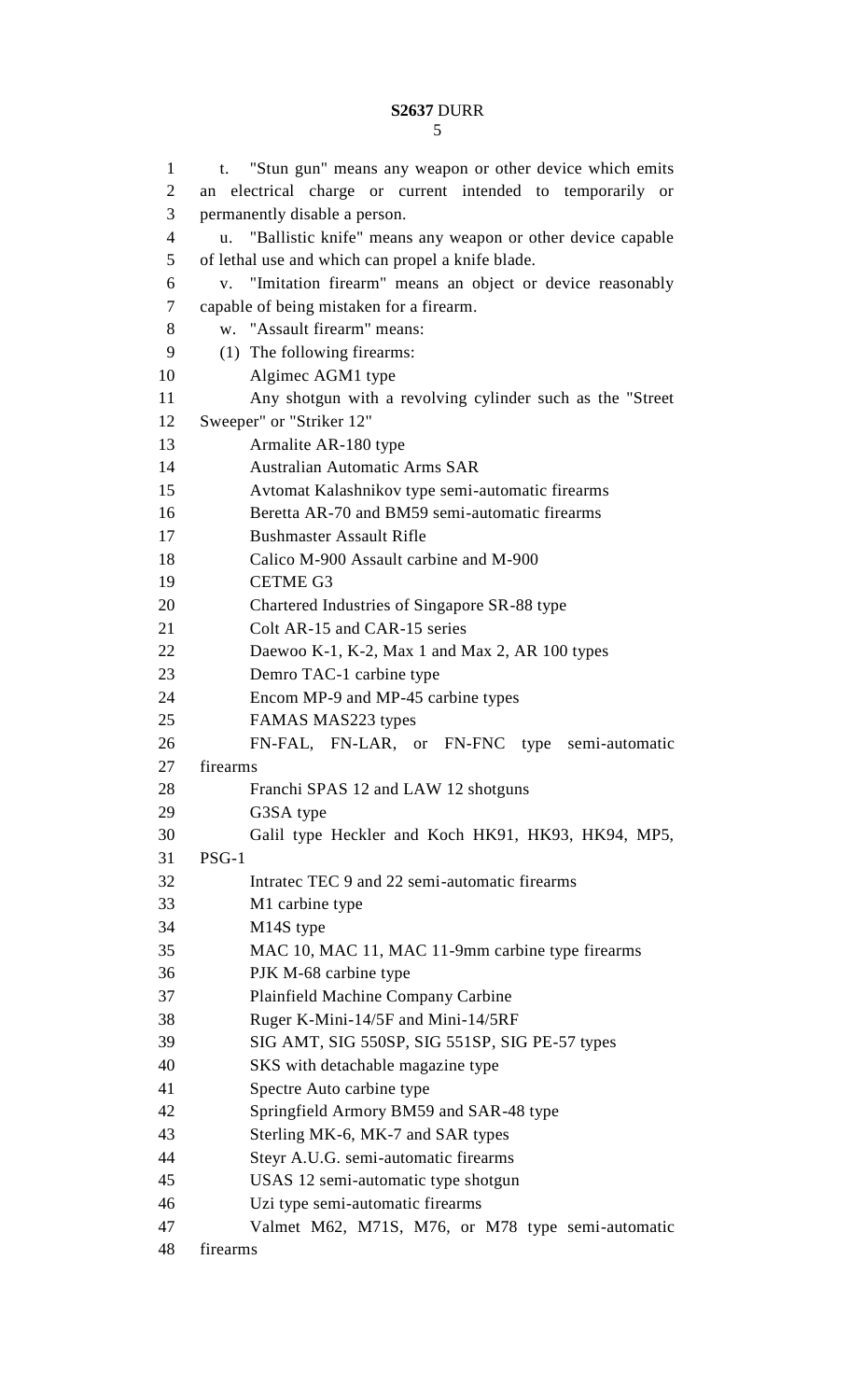Weaver Arm Nighthawk. (2) Any firearm manufactured under any designation which is substantially identical to any of the firearms listed above. (3) A semi-automatic shotgun with either a magazine capacity exceeding six rounds **[**, a pistol grip, or a folding stock**]**. (4) A semi-automatic rifle with a fixed magazine capacity exceeding 10 rounds. "Assault firearm" shall not include a semi- automatic rifle which has an attached tubular device and which is capable of operating only with .22 caliber rimfire ammunition. (5) A part or combination of parts designed or intended to convert a firearm into an assault firearm, or any combination of parts from which an assault firearm may be readily assembled if those parts are in the possession or under the control of the same person. "Assault firearm" shall not include a firearm with the following parts or combination of parts: (a) a folding or telescoping stock; (b) a pistol grip that protrudes conspicuously beneath the action of 18 the firearm; (c) a second handgrip or a protruding grip that can be held by the 20 non-trigger hand; 21 (d) a bayonet mount; (e) a flash suppressor, muzzle break, muzzle compensator, or 23 threaded barrel designed to accommodate a flash suppressor, muzzle break, or muzzle compensator; or (f) a firearm sound suppressor as defined in subsection g. of this section. (6) A firearm with a bump stock attached. x. "Semi-automatic" means a firearm which fires a single projectile for each single pull of the trigger and is self-reloading or automatically chambers a round, cartridge, or bullet. y. "Large capacity ammunition magazine" means a box, drum, tube or other container which is capable of holding more than 10 rounds of ammunition to be fed continuously and directly therefrom into a semi-automatic firearm. The term shall not include an attached tubular device which is capable of holding only .22 caliber rimfire ammunition. z. "Pistol grip" means a well-defined handle, similar to that found on a handgun, that protrudes conspicuously beneath the action of the weapon, and which permits the shotgun to be held and fired with one hand. aa. "Antique handgun" means a handgun manufactured before 1898, or a replica thereof, which is recognized as being historical in nature or of historical significance and either (1) utilizes a match, friction, flint, or percussion ignition, or which utilizes a pin-fire cartridge in which the pin is part of the cartridge or (2) does not fire fixed ammunition or for which cartridge ammunition is not commercially available. bb. "Trigger lock" means a commercially available device approved by the Superintendent of State Police which is operated with a key or combination lock that prevents a firearm from being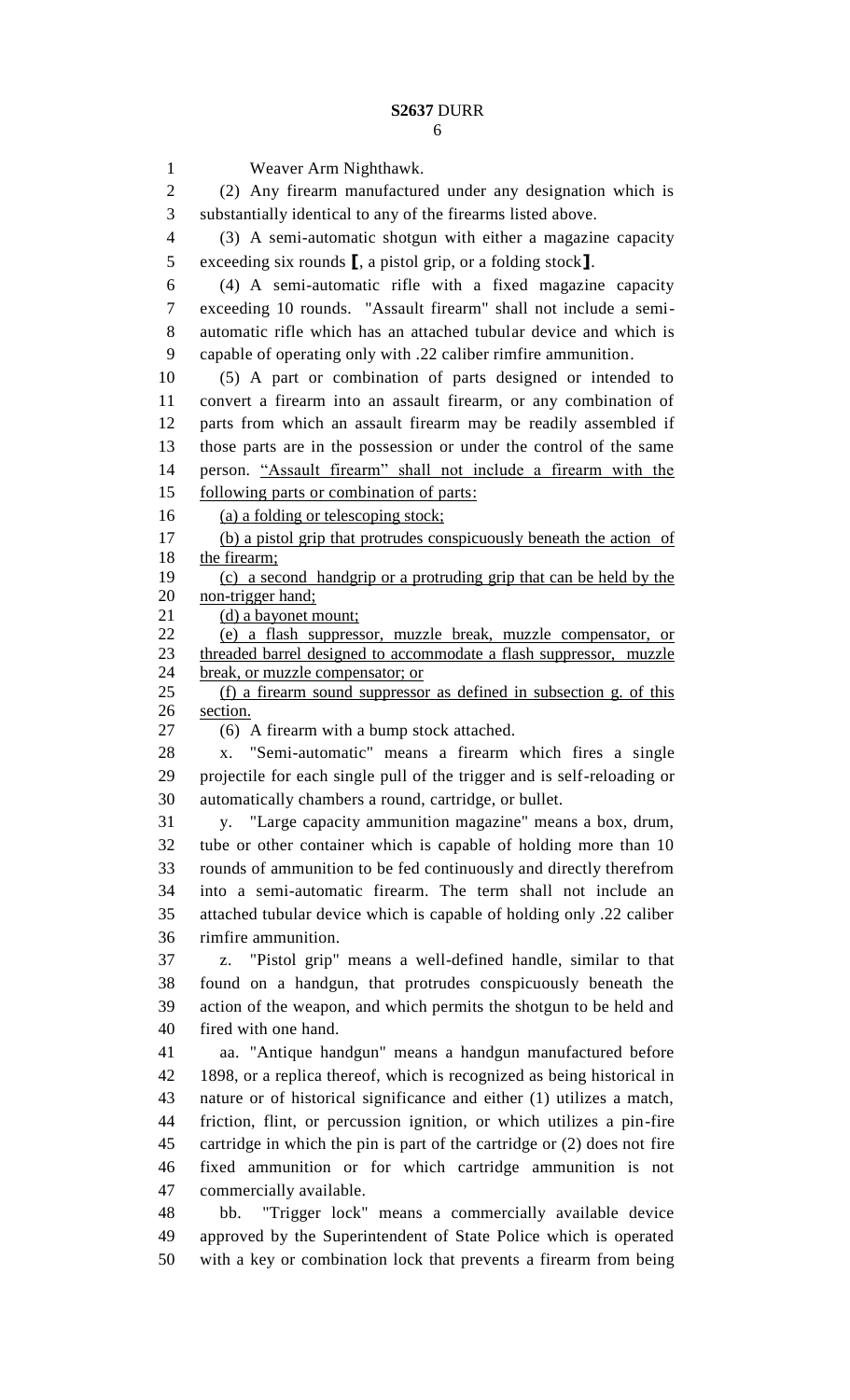discharged while the device is attached to the firearm. It may include, but need not be limited to, devices that obstruct the barrel or cylinder of the firearm, as well as devices that immobilize the trigger.

 cc. "Trigger locking device" means a device that, if installed on a firearm and secured by means of a key or mechanically, electronically or electromechanically operated combination lock, prevents the firearm from being discharged without first deactivating or removing the device by means of a key or mechanically, electronically or electromechanically operated combination lock.

 dd. "Personalized handgun" means a handgun which incorporates within its design a permanent programmable feature as part of its manufacture that cannot be deactivated and renders the personalized handgun reasonably resistant to being fired except when activated by the lawful owner or other authorized user. No make or model of a handgun shall be deemed to be a "personalized handgun" unless the Personalized Handgun Authorization Commission established pursuant to section 1 of P.L.2019, c.164 (C.2C:58-2.7) has determined in accordance with section 2 of P.L.2019, c.164 (C.2C:58-2.8), that the personalized handgun meets the performance standards and qualifying criteria established pursuant to section 2of P.L.2019, c.164 (C.2C:58-2.8).

 ee. "Bump stock" means any device or instrument for a firearm that increases the rate of fire achievable with the firearm by using energy from the recoil of the firearm to generate a reciprocating action that facilitates repeated activation of the trigger.

 ff. "Trigger crank" means any device or instrument to be attached to a firearm that repeatedly activates the trigger of the firearm through the use of a lever or other part that is turned in a circular motion; provided, however, the term shall not include any weapon initially designed and manufactured to fire through the use of a crank or lever.

 gg. **[**"Armor piercing ammunition" means: (1) a projectile or projectile core which may be used in a handgun and is constructed entirely, excluding the presence of traces of other substances, from one or a combination of tungsten alloys, steel, iron, brass, bronze, beryllium copper, or depleted uranium; or (2) a full jacketed projectile larger than .22 caliber designed and intended for use in a handgun and whose jacket has a weight of more than 25 percent of the total weight of the projectile. "Armor piercing ammunition" shall not include shotgun shot required by federal or State environmental or game regulations for hunting purposes, a frangible projectile designed for target shooting, a projectile which the United States Attorney General finds is primarily intended to be used for sporting purposes, or any other projectile or projectile core which the United States Attorney General finds is intended to be used for industrial purposes, including a charge used in an oil gas well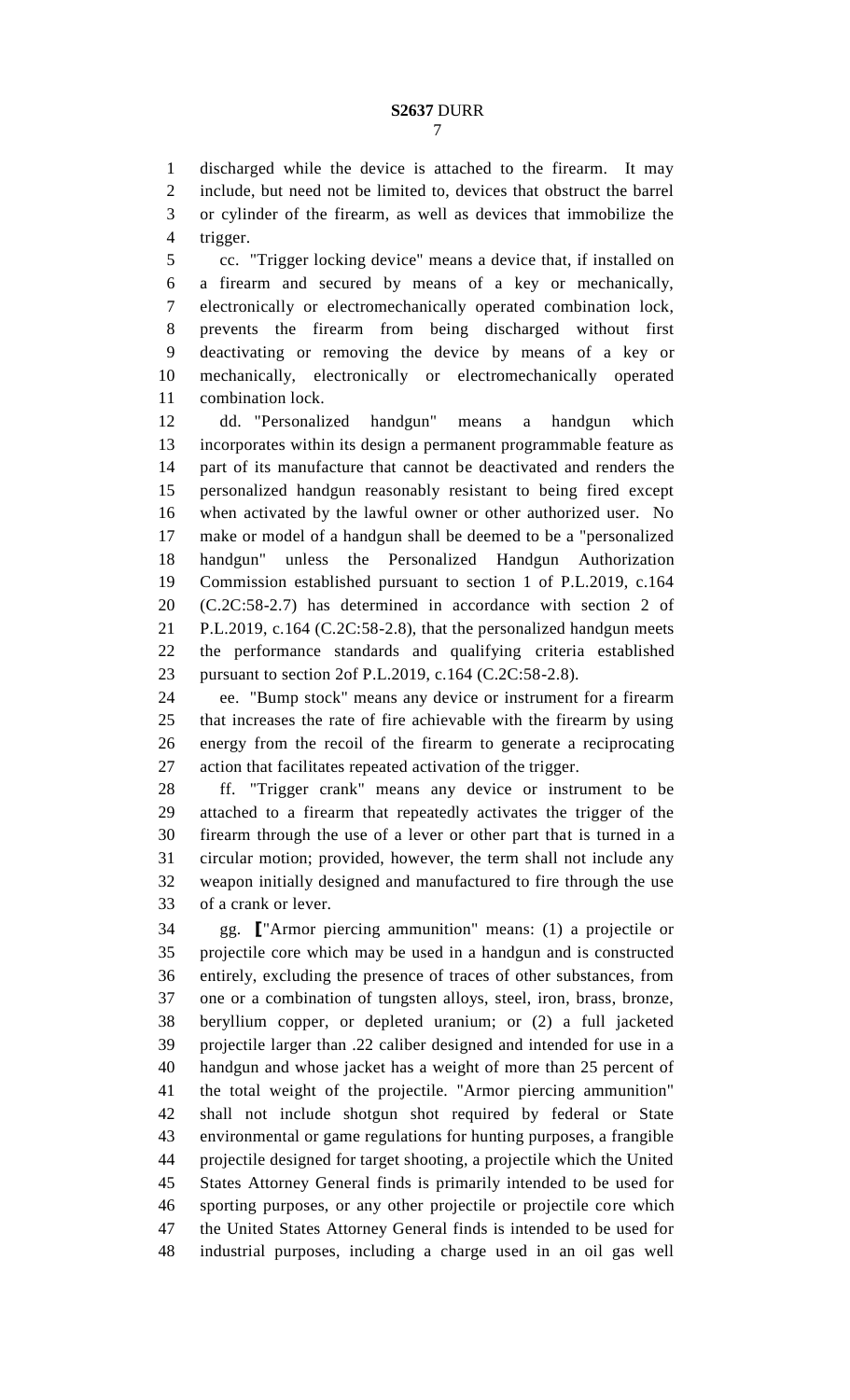1 perforating device.**]** (Deleted by amendment, P.L., c.) (pending before the Legislature as this bill) hh. "Covert firearm" means any firearm that is constructed in a shape or configuration such that it does not resemble a handgun, rifle, shotgun, or machine gun including, but not limited to, a firearm that resembles a key-chain, pen, cigarette lighter, cigarette package, cellphone, smart phone, wallet, or cane. ii. "Undetectable firearm" means a firearm that: (1) after removal of all parts other than major components, is not as detectable as the Security Exemplar, by walk-through metal detectors calibrated and operated to detect the Security Exemplar; or (2) includes a major component which, if the firearm were subjected to inspection by the types of detection devices commonly used at airports for security screening, would not generate an image that accurately depicts the shape of the component. "Undetectable firearm" shall not be construed to include a firearm subject to the provisions of paragraphs (3) through (6) of subsection (p) of 18 U.S.C. s.922. jj. "Major component" means the slide or cylinder or the frame or receiver of a firearm and, in the case of a rifle or shotgun, also includes the barrel. kk. "Security Exemplar" means the Security Exemplar fabricated in accordance with subparagraph (C) of paragraph (2) of subsection (p) of 18 U.S.C. s.922. ll. "Authorized user" means the lawful owner of a personalized handgun or a person to whom the owner has given consent to use the personalized handgun. (cf: P.L.2019, c.164, s.6) 2. N.J.S.2C:39-2 is amended to read as follows: 2C:39-2. Presumptions a. Possession of firearms, weapons, destructive devices, silencers, or explosives in a vehicle. When a firearm, weapon, destructive device, **[**silencer,**]** or explosive described in this chapter is found in a vehicle, it is presumed to be in the possession of the occupant if there is but one. If there is more than one occupant in the vehicle, it shall be presumed to be in the possession of all, except under the following circumstances: (1) When it is found upon the person of one of the occupants, it shall be presumed to be in the possession of that occupant alone; (2) When the vehicle is not a stolen one and the weapon or other instrument is found out of view in a glove compartment, trunk or other enclosed customary depository, it shall be presumed to be in the possession of the occupant or occupants who own or have authority to operate the vehicle; and (3) When the vehicle is a taxicab and a weapon or other

instrument is found in the passenger's portion of the vehicle, it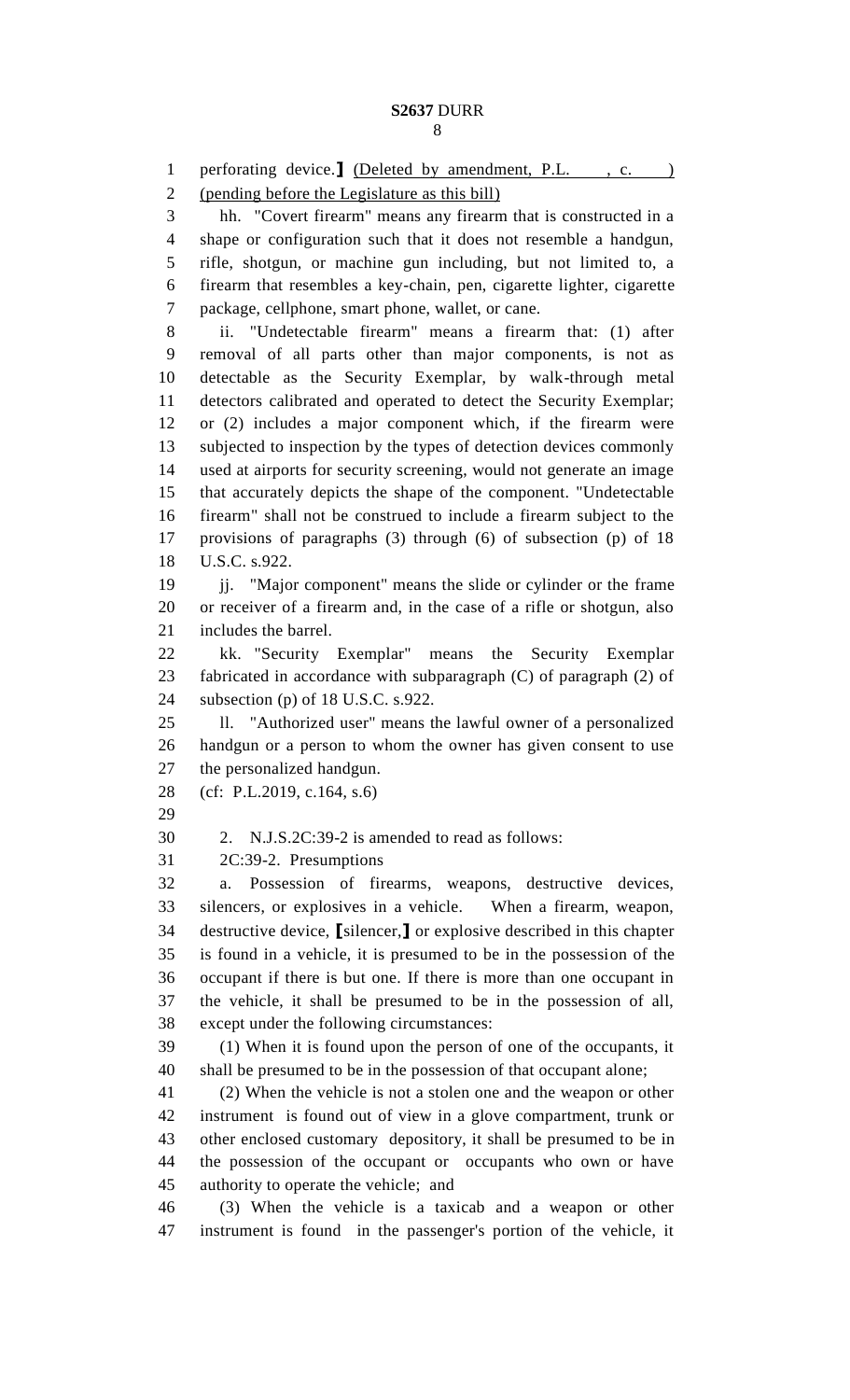shall be presumed to be in the possession of all the passengers, if there are any, and if not, in the possession of the driver. b. Licenses and permits. When the legality of a person's conduct under this chapter depends on his possession of a license or permit or on his having registered with or given notice to a particular person or agency, it shall be presumed that he does not possess such a license or permit or has not registered or given the required notice, until he establishes the contrary. (cf: P.L.1979, c. 179, s. 1) 3. N.J.S.2C:39-3 is amended to read as follows: 2C:39-3. Prohibited Weapons and Devices. a. Destructive devices. Any person who knowingly has in his possession any destructive device is guilty of a crime of the third degree. b. Sawed-off shotguns. Any person who knowingly has in his possession any sawed-off shotgun is guilty of a crime of the third degree. c. **[**Silencers. Any person who knowingly has in his possession any firearm silencer is guilty of a crime of the fourth degree.**]** (Deleted by amendment, P.L. , c. ) (pending before the Legislature as this bill) d. Defaced firearms. Any person who knowingly has in his possession any firearm which has been defaced, except an antique firearm or an antique handgun, is guilty of a crime of the fourth degree. e. Certain weapons. Any person who knowingly has in his possession any gravity knife, switchblade knife, dagger, dirk, stiletto, billy, blackjack, metal knuckle, sandclub, slingshot, cestus or similar leather band studded with metal filings or razor blades imbedded in wood, ballistic knife, without any explainable lawful purpose, is guilty of a crime of the fourth degree. f. **[**Dum-dum or armor piercing ammunition. (1) Any person, other than a law enforcement officer or persons engaged in activities pursuant to subsection f. of N.J.S.2C:39-6, who knowingly has in his possession any hollow nose or dum-dum bullet, or (2) any person, other than a collector of firearms or ammunition as curios or relics as defined in Title 18, United States Code, section 921 (a) (13) and has in his possession a valid Collector of Curios and Relics License issued by the Bureau of Alcohol, Tobacco, Firearms, and Explosives, who knowingly has in his possession any armor piercing ammunition, as defined in subsection gg. of N.J.S.2C:39-1, is guilty of a crime of the fourth degree. For purposes of this section, a collector may possess not more than three examples of each distinctive variation of the ammunition described above. A distinctive variation includes a different head stamp, composition, design, or color.**]** (Deleted by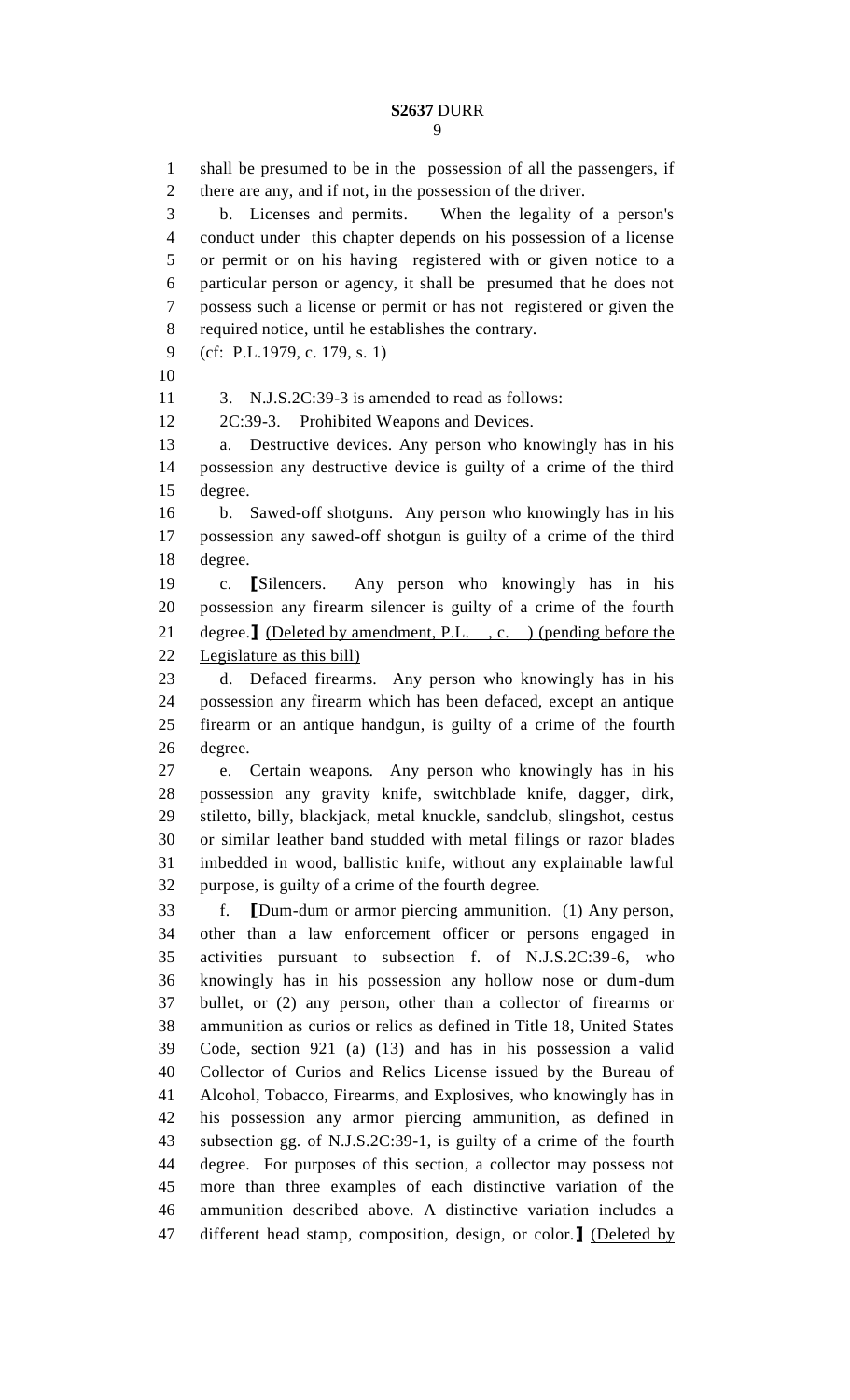1 amendment, P.L., c. (pending before the Legislature as this bill)

 g. Exceptions. (1) (a) Nothing in subsection a., b., c., d., e., f., j. or k. of this section shall apply to any member of the Armed Forces of the United States or the National Guard, or except as otherwise provided, to any law enforcement officer while actually on duty or traveling to or from an authorized place of duty, provided that his possession of the prohibited weapon or device has been duly authorized under the applicable laws, regulations or military or law enforcement orders.

 (b) Nothing in subsection j. of this section shall apply to a law enforcement officer who possesses and carries while off-duty a large capacity ammunition magazine capable of holding not more than 17 rounds of ammunition that can be fed continuously and directly into a semi-automatic firearm.

 (c) Notwithstanding subparagraph (b) of this paragraph, subsection j. of this section shall not apply to a law enforcement officer who possesses and carries while off-duty a large capacity ammunition magazine capable of holding more than 17 rounds of ammunition that can be fed continuously and directly into a semi- automatic firearm provided the large capacity ammunition magazine is used with a service firearm issued to the officer by the officer's employer for use in the officer's official duties.

 (d) Nothing in subsection h. of this section shall apply to any law enforcement officer who is exempted from the provisions of that subsection by the Attorney General. Nothing in this section shall apply to the possession of any weapon or device by a law enforcement officer who has confiscated, seized or otherwise taken possession of said weapon or device as evidence of the commission of a crime or because he believed it to be possessed illegally by the person from whom it was taken, provided that said law enforcement officer promptly notifies his superiors of his possession of such prohibited weapon or device.

 (2) (a) Nothing in paragraph (1) of subsection f. of this section shall be construed to prevent a person from keeping such ammunition at his dwelling, premises or other land owned or possessed by him, or from carrying such ammunition from the place of purchase to said dwelling or land, nor shall paragraph (1) of subsection f. of this section be construed to prevent any licensed retail or wholesale firearms dealer from possessing such ammunition at its licensed premises, provided that the seller of any such ammunition shall maintain a record of the name, age and place of residence of any purchaser who is not a licensed dealer, together with the date of sale and quantity of ammunition sold.

 (b) Nothing in paragraph (1) of subsection f. of this section shall be construed to prevent a designated employee or designated licensed agent for a nuclear power plant under the license of the Nuclear Regulatory Commission from possessing hollow nose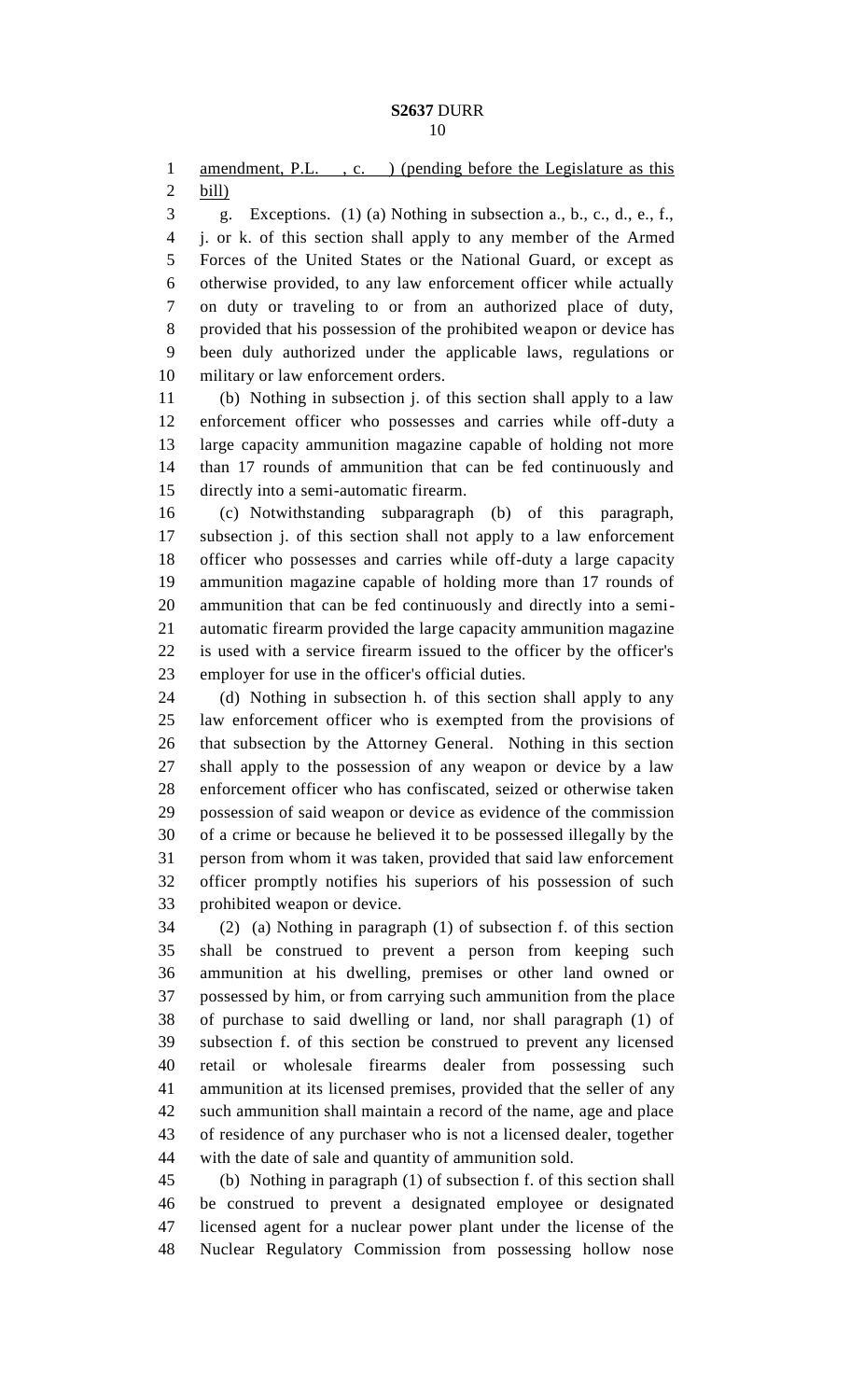ammunition while in the actual performance of his official duties, if the federal licensee certifies that the designated employee or designated licensed agent is assigned to perform site protection, guard, armed response or armed escort duties and is appropriately trained and qualified, as prescribed by federal regulation, to perform those duties.

 (3) Nothing in paragraph (2) of subsection f. or in subsection j. of this section shall be construed to prevent any licensed retail or wholesale firearms dealer from possessing that ammunition or large capacity ammunition magazine at its licensed premises for sale or disposition to another licensed dealer, the Armed Forces of the United States or the National Guard, or to a law enforcement agency, provided that the seller maintains a record of any sale or disposition to a law enforcement agency. The record shall include the name of the purchasing agency, together with written authorization of the chief of police or highest ranking official of the agency, the name and rank of the purchasing law enforcement officer, if applicable, and the date, time and amount of ammunition sold or otherwise disposed. A copy of this record shall be forwarded by the seller to the Superintendent of the Division of State Police within 48 hours of the sale or disposition.

 (4) Nothing in subsection a. of this section shall be construed to apply to antique cannons as exempted in subsection d. of N.J.S.2C:39-6.

 (5) Nothing in subsection c. of this section shall be construed to apply to any person who is specifically identified in a special deer management permit issued by the Division of Fish and Wildlife to utilize a firearm silencer as part of an alternative deer control method implemented in accordance with a special deer management permit issued pursuant to section 4 of P.L.2000, c.46 (C.23:4-42.6), while the person is in the actual performance of the permitted alternative deer control method and while going to and from the place where the permitted alternative deer control method is being utilized. This exception shall not, however, otherwise apply to any person to authorize the purchase or possession of a firearm silencer.

 h. Stun guns. Any person who knowingly has in his possession any stun gun is guilty of a crime of the fourth degree.

 i. Nothing in subsection e. of this section shall be construed to prevent any guard in the employ of a private security company, who is licensed to carry a firearm, from the possession of a nightstick when in the actual performance of his official duties, provided that he has satisfactorily completed a training course approved by the Police Training Commission in the use of a nightstick.

 j. Any person who knowingly has in his possession a large capacity ammunition magazine is guilty of a crime of the fourth degree unless the person has registered:

 (1) an assault firearm pursuant to section 11 of P.L.1990, c.32 (C.2C:58-12) and the magazine is maintained and used in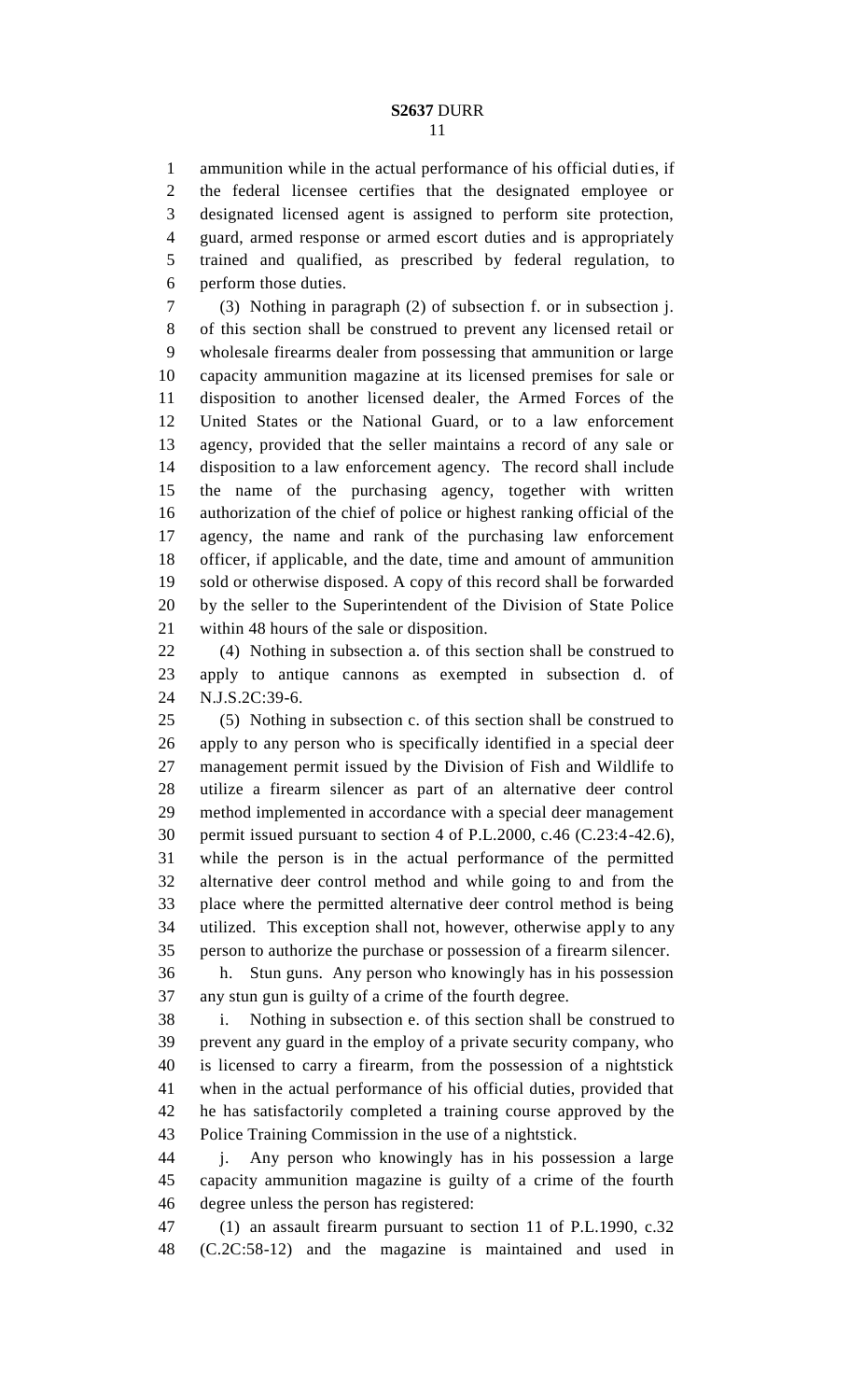connection with participation in competitive shooting matches sanctioned by the Director of Civilian Marksmanship of the United

States Department of the Army; or

 (2) a firearm with a fixed magazine capacity or detachable magazine capable of holding up to 15 rounds pursuant to section 7 of P.L.2018, c.39 (C.2C:39-20).

 k. Handcuffs. Any person who knowingly has in his possession handcuffs as defined in P.L.1991, c.437 (C.2C:39-9.2), under circumstances not manifestly appropriate for such lawful uses as handcuffs may have, is guilty of a disorderly persons offense. A law enforcement officer shall confiscate handcuffs possessed in violation of the law.

13 l. Bump stock or trigger crank. Any person who knowingly possesses a bump stock as defined in subsection ee. of N.J.S.2C:39- 1 or a trigger crank as defined in subsection ff. of N.J.S.2C:39-1, regardless of whether the person is in possession of a firearm, is guilty of a crime of the third degree.

 Notwithstanding the provisions of N.J.S.2C:1-8 or any other provision of law, a conviction arising out of this subsection shall not merge with a conviction for possessing an assault firearm in violation of subsection f. of N.J.S.2C:39-5 or a machine gun in violation of subsection a. of N.J.S.2C:39-5 and a separate sentence shall be imposed upon each conviction. Notwithstanding the provisions of N.J.S.2C:44-5 or any other provisions of law, the sentence imposed pursuant to this subsection shall be served consecutively to that imposed for unlawfully possessing an assault firearm in violation of subsection f. of N.J.S.2C:39-5.

 m. Covert or undetectable firearms. Any person who knowingly possesses any covert firearm as defined in subsection hh. of N.J.S.2C:39-1, an undetectable firearm as defined in subsection ii. of N.J.S.2C:39-1, or a firearm enclosed in a container or covering that is designed or modified to allow the firearm to be fired while so enclosed and that disguises or obscures the shape of the firearm such that it does not resemble a handgun, rifle, shotgun, or machine gun is guilty of a crime of the third degree.

 n. **[**Firearms without a serial number. Any person who knowingly possesses a firearm manufactured or otherwise assembled using a firearm frame or firearm receiver as defined in subsection k. of N.J.S.2C:39-9 which is not imprinted with a serial number registered with a federally licensed manufacturer including, but not limited to, a firearm manufactured or otherwise assembled from parts purchased or otherwise obtained in violation of subsection k. of N.J.S.2C:39-9, is guilty of a crime of the third degree.**]** (Deleted by amendment, P.L. , c. ) (pending before the

Legislature as this bill)

(cf: P.L.2019, c.165, s.2)

4. N.J.S.2C:58-3 is amended to read as follows: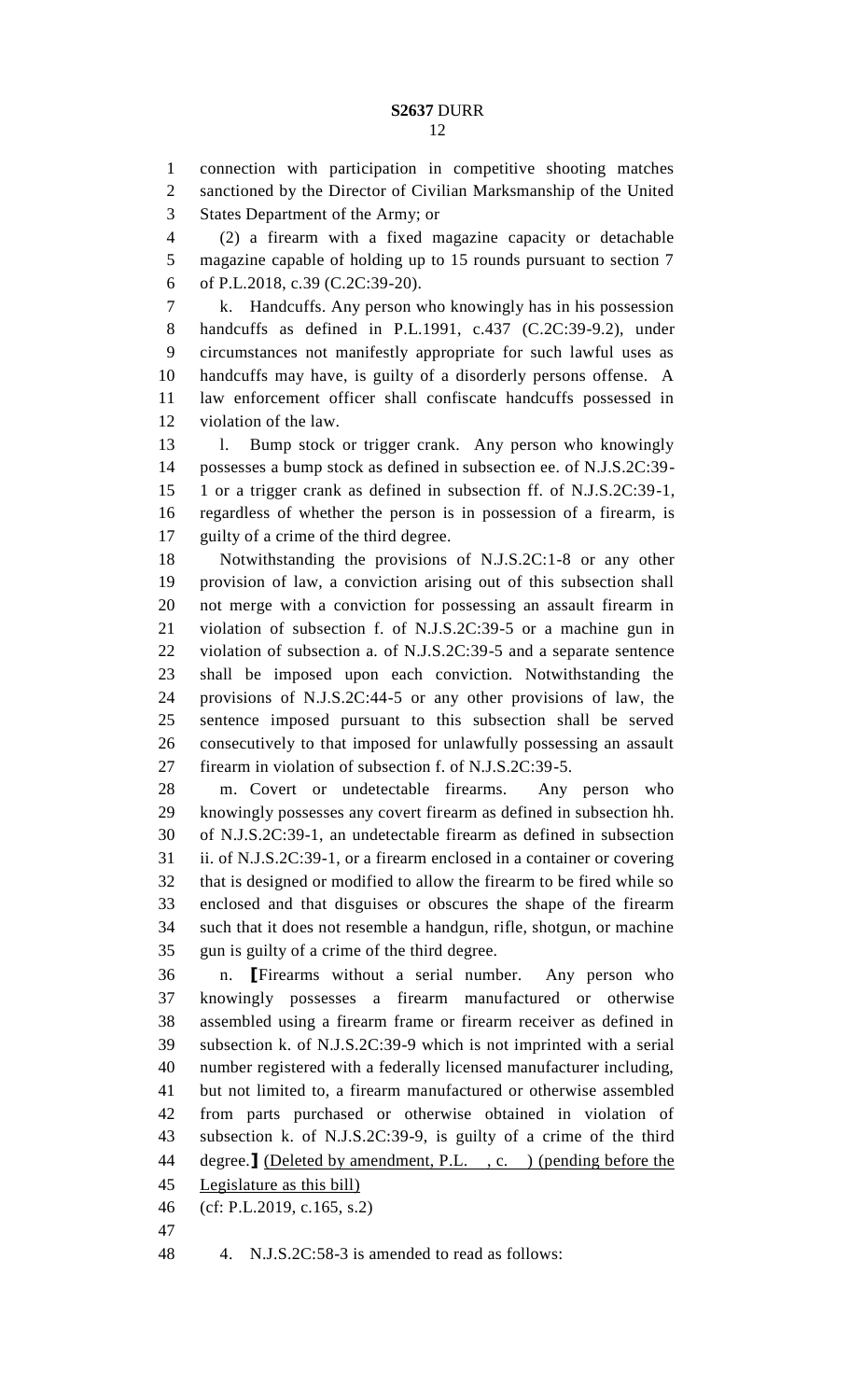2C:58-3. a. Permit to purchase a handgun. (1) No person shall sell, give, transfer, assign or otherwise dispose of, nor receive, purchase, or otherwise acquire a handgun unless the purchaser, assignee, donee, receiver or holder is licensed as a dealer under this chapter or has first secured a permit to purchase a handgun as provided by this section. (2) **[**A person who is not a licensed retail dealer and sells, gives, transfers, assigns, or otherwise disposes of, or receives, purchases or otherwise acquires a handgun pursuant to this section shall conduct the transaction through a licensed retail dealer. The provisions of this paragraph shall not apply if the transaction is: (a) between members of an immediate family as defined in subsection n. of this section; (b) between law enforcement officers; (c) between collectors of firearms or ammunition as curios or relics as defined in Title 18, U.S.C. section 921 (a) (13) who have in their possession a valid Collector of Curios and Relics License issued by the Bureau of Alcohol, Tobacco, Firearms, and Explosives; or (d) a temporary transfer pursuant to section 1 of P.L.1992, c.74 (C.2C:58-3.1) or section 1 of P.L.1997, c.375 (C.2C:58-3.2). (3) Prior to a transaction conducted pursuant to this subsection, the retail dealer shall complete a National Instant Criminal 25 Background Check of the person acquiring the handgun. addition: (a) the retail dealer shall submit to the Superintendent of State Police, on a form approved by the superintendent, information identifying and confirming the background check; (b) every retail dealer shall maintain a record of transactions conducted pursuant to this subsection, which shall be maintained at the address displayed on the retail dealer's license for inspection by a law enforcement officer during reasonable hours; (c) a retail dealer may charge a fee for a transaction conducted pursuant to this subsection; and (d) any record produced pursuant to this subsection shall not be considered a public record pursuant to P.L.1963, c.73 (C.47:1A-1 et seq.) or P.L.2001, c.404 (C.47:1A-5 et al.).**]** (Deleted by amendment, P.L. , c. ) (pending before the Legislature as this bill) b. Firearms purchaser identification card. (1) No person shall sell, give, transfer, assign or otherwise dispose of nor receive, purchase or otherwise acquire an antique cannon or a rifle or shotgun, other than an antique rifle or shotgun, unless the purchaser, assignee, donee, receiver or holder is licensed as a dealer under this chapter or possesses a valid firearms purchaser identification card, and first exhibits the card to the seller, donor, transferor or assignor, and unless the purchaser, assignee,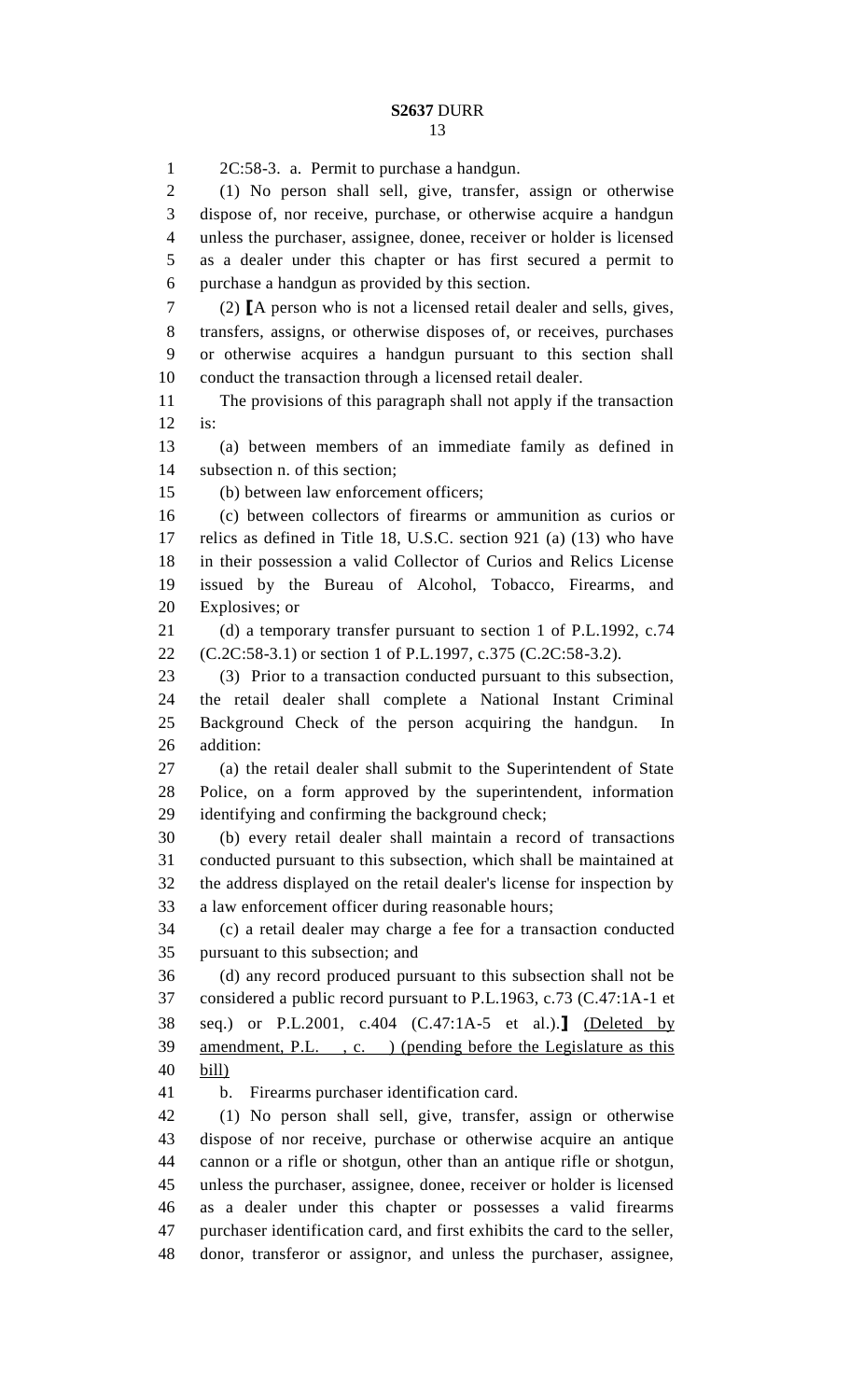donee, receiver or holder signs a written certification, on a form prescribed by the superintendent, which shall indicate that he presently complies with the requirements of subsection c. of this section and shall contain his name, address and firearms purchaser identification card number or dealer's registration number. The certification shall be retained by the seller, as provided in paragraph (4) of subsection a. of N.J.S.2C:58-2, or, in the case of a person who is not a dealer, it may be filed with the chief of police of the municipality in which he resides or with the superintendent.

 (2) **[**A person who is not a licensed retail dealer and sells, gives, transfers, assigns, or otherwise disposes of, or receives, purchases or otherwise acquires an antique cannon or a rifle or shotgun pursuant to this section shall conduct the transaction through a licensed retail dealer.

 The provisions of this paragraph shall not apply if the transaction is:

 (a) between members of an immediate family as defined in subsection n. of this section;

(b) between law enforcement officers;

 (c) between collectors of firearms or ammunition as curios or relics as defined in Title 18, U.S.C. section 921 (a) (13) who have in their possession a valid Collector of Curios and Relics License issued by the Bureau of Alcohol, Tobacco, Firearms, and Explosives; or

 (d) a temporary transfer pursuant to section 1 of P.L.1992, c.74 (C.2C:58-3.1) and section 1 of P.L.1997, c.375 (C.2C:58-3.2).

 (3) Prior to a transaction conducted pursuant to this subsection, the retail dealer shall complete a National Instant Criminal Background Check of the person acquiring an antique cannon or a rifle or shotgun. In addition:

 (a) the retail dealer shall submit to the Superintendent of State Police, on a form approved by the superintendent, information identifying and confirming the background check;

 (b) every retail dealer shall maintain a record of transactions conducted pursuant to this section which shall be maintained at the address set forth on the retail dealer's license for inspection by a law enforcement officer during reasonable hours;

 (c) a retail dealer may charge a fee for a transaction conducted pursuant to this subsection; and

 (d) any record produced pursuant to this subsection shall not be considered a public record pursuant to P.L.1963, c.73 (C.47:1A-1 et seq.) or P.L.2001, c.404 (C.47:1A-5 et al.).**]** (Deleted by 43 amendment, P.L., c. (pending before the Legislature as this bill)

 c. Who may obtain. No person of good character and good repute in the community in which he lives, and who is not subject to any of the disabilities set forth in this section or other sections of this chapter, shall be denied a permit to purchase a handgun or a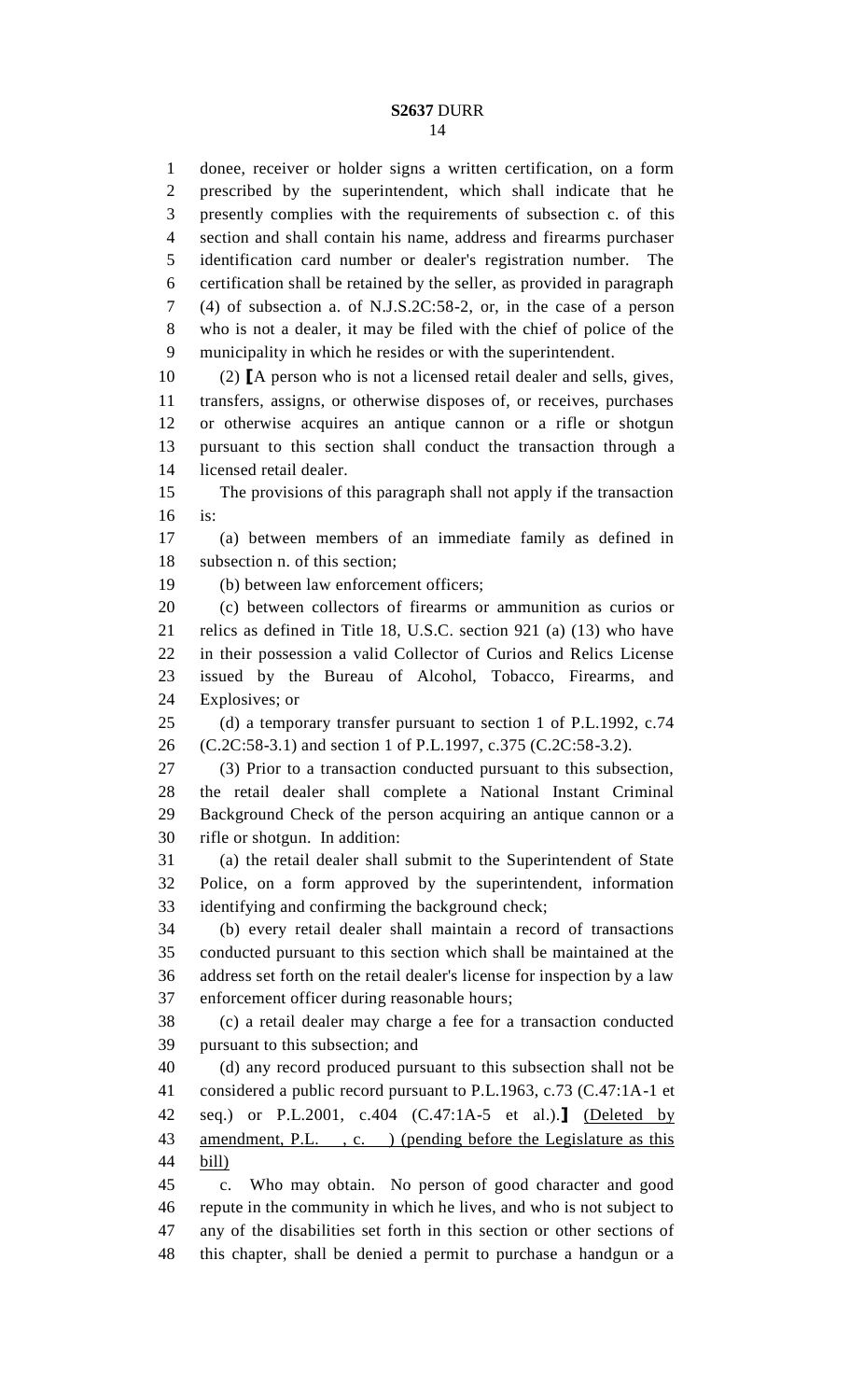firearms purchaser identification card, except as hereinafter set forth. No handgun purchase permit or firearms purchaser identification card shall be issued:

 (1) To any person who has been convicted of any crime, or a disorderly persons offense involving an act of domestic violence as defined in section 3 of P.L.1991, c.261 (C.2C:25-19), whether or not armed with or possessing a weapon at the time of the offense;

 (2) To any drug-dependent person as defined in section 2 of P.L.1970, c.226 (C.24:21-2), to any person who is confined for a mental disorder to a hospital, mental institution or sanitarium, or to any person who is presently an habitual drunkard;

 (3) To any person who suffers from a physical defect or disease which would make it unsafe for him to handle firearms, to any person who has ever been confined for a mental disorder, or to any alcoholic unless any of the foregoing persons produces a certificate of a medical doctor or psychiatrist licensed in New Jersey, or other satisfactory proof, that he is no longer suffering from that particular disability in a manner that would interfere with or handicap him in the handling of firearms; to any person who knowingly falsifies any information on the application form for a handgun purchase permit or firearms purchaser identification card;

 (4) To any person under the age of 18 years for a firearms purchaser identification card and to any person under the age of 21 years for a permit to purchase a handgun;

 (5) To any person where the issuance would not be in the interest of the public health, safety or welfare;

 (6) To any person who is subject to a restraining order issued pursuant to the "Prevention of Domestic Violence Act of 1991", P.L.1991, c.261 (C.2C:25-17 et seq.) prohibiting the person from possessing any firearm;

 (7) To any person who as a juvenile was adjudicated delinquent for an offense which, if committed by an adult, would constitute a crime and the offense involved the unlawful use or possession of a weapon, explosive or destructive device or is enumerated in subsection d. of section 2 of P.L.1997, c.117 (C.2C:43-7.2);

 (8) To any person whose firearm is seized pursuant to the "Prevention of Domestic Violence Act of 1991", P.L.1991, c.261 (C.2C:25-17 et seq.) and whose firearm has not been returned; or

 (9) To any person named on the consolidated Terrorist Watchlist maintained by the Terrorist Screening Center administered by the Federal Bureau of Investigation;

 (10) To any person who is subject to a court order prohibiting the custody, control, ownership, purchase, possession, or receipt of a firearm or ammunition issued pursuant to the "Extreme Risk Protective Order Act of 2018", P.L.2018, c.35 (C.2C:58-20 et al.); or

 (11) To any person who is subject to a court order prohibiting the custody, control, ownership, purchase, possession, or receipt of a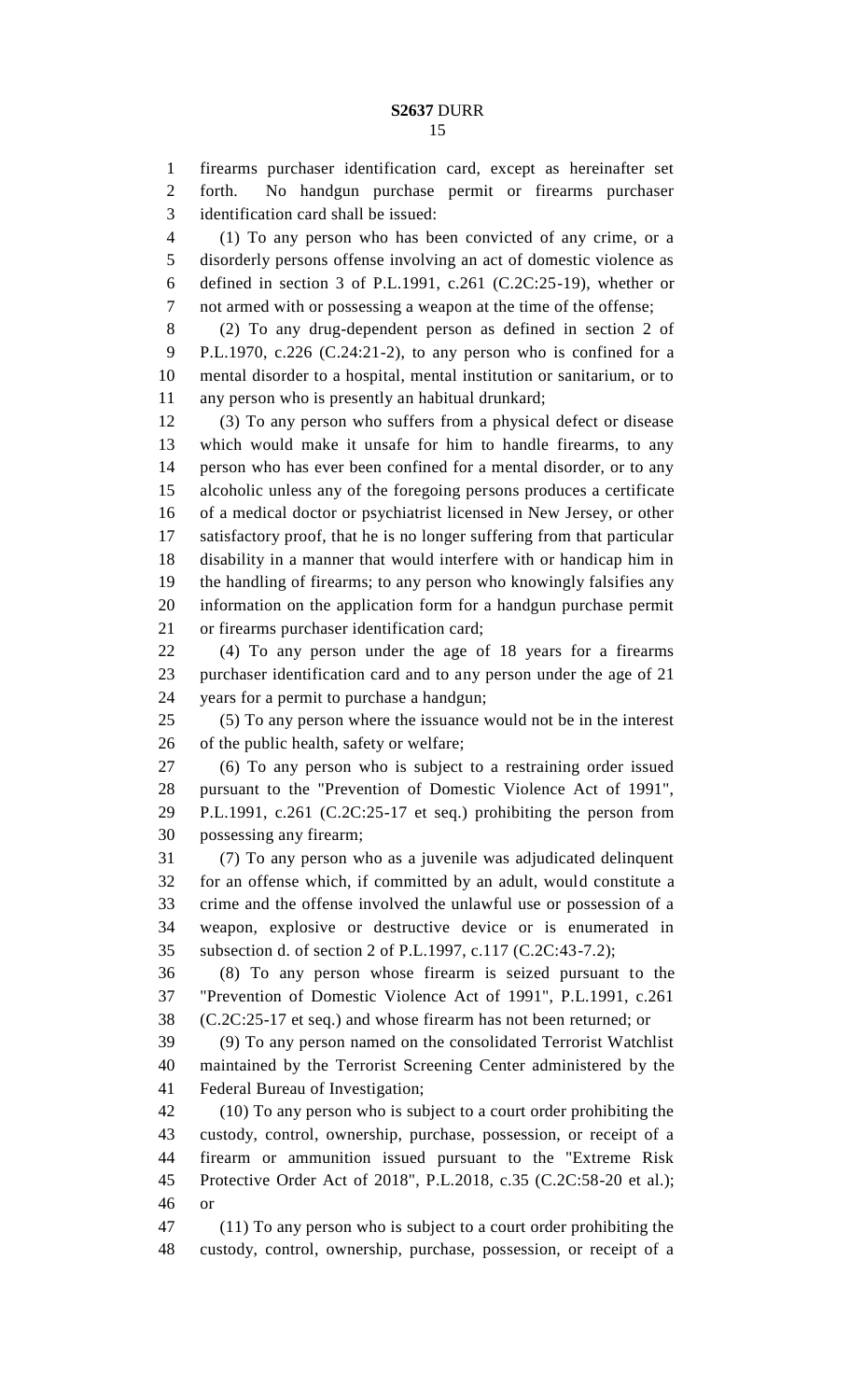firearm or ammunition issued pursuant to P.L.2021, c.327 (C.2C:12-14 et al.).

 d. Issuance. The chief of police of an organized full-time police department of the municipality where the applicant resides or the superintendent, in all other cases, shall upon application, issue to any person qualified under the provisions of subsection c. of this section a permit to purchase a handgun or a firearms purchaser identification card.

 Any person aggrieved by the denial of a permit or identification card may request a hearing in the Superior Court of the county in which he resides if he is a resident of New Jersey or in the Superior Court of the county in which his application was filed if he is a nonresident. The request for a hearing shall be made in writing within 30 days of the denial of the application for a permit or identification card. The applicant shall serve a copy of his request for a hearing upon the chief of police of the municipality in which he resides, if he is a resident of New Jersey, and upon the superintendent in all cases. The hearing shall be held and a record made thereof within 30 days of the receipt of the application for a hearing by the judge of the Superior Court. No formal pleading and no filing fee shall be required as a preliminary to a hearing. Appeals from the results of a hearing shall be in accordance with law.

 e. Applications. Applications for permits to purchase a handgun and for firearms purchaser identification cards shall be in the form prescribed by the superintendent and shall set forth the name, residence, place of business, age, date of birth, occupation, sex and physical description, including distinguishing physical characteristics, if any, of the applicant, and shall state whether the applicant is a citizen, whether he is an alcoholic, habitual drunkard, drug-dependent person as defined in section 2 of P.L.1970, c.226 (C.24:21-2), whether he has ever been confined or committed to a mental institution or hospital for treatment or observation of a mental or psychiatric condition on a temporary, interim or permanent basis, giving the name and location of the institution or hospital and the dates of confinement or commitment, whether he has been attended, treated or observed by any doctor or psychiatrist or at any hospital or mental institution on an inpatient or outpatient basis for any mental or psychiatric condition, giving the name and location of the doctor, psychiatrist, hospital or institution and the dates of the occurrence, whether he presently or ever has been a member of any organization which advocates or approves the commission of acts of force and violence to overthrow the Government of the United States or of this State, or which seeks to deny others their rights under the Constitution of either the United States or the State of New Jersey, whether he has ever been convicted of a crime or disorderly persons offense, whether the person is subject to a restraining order issued pursuant to the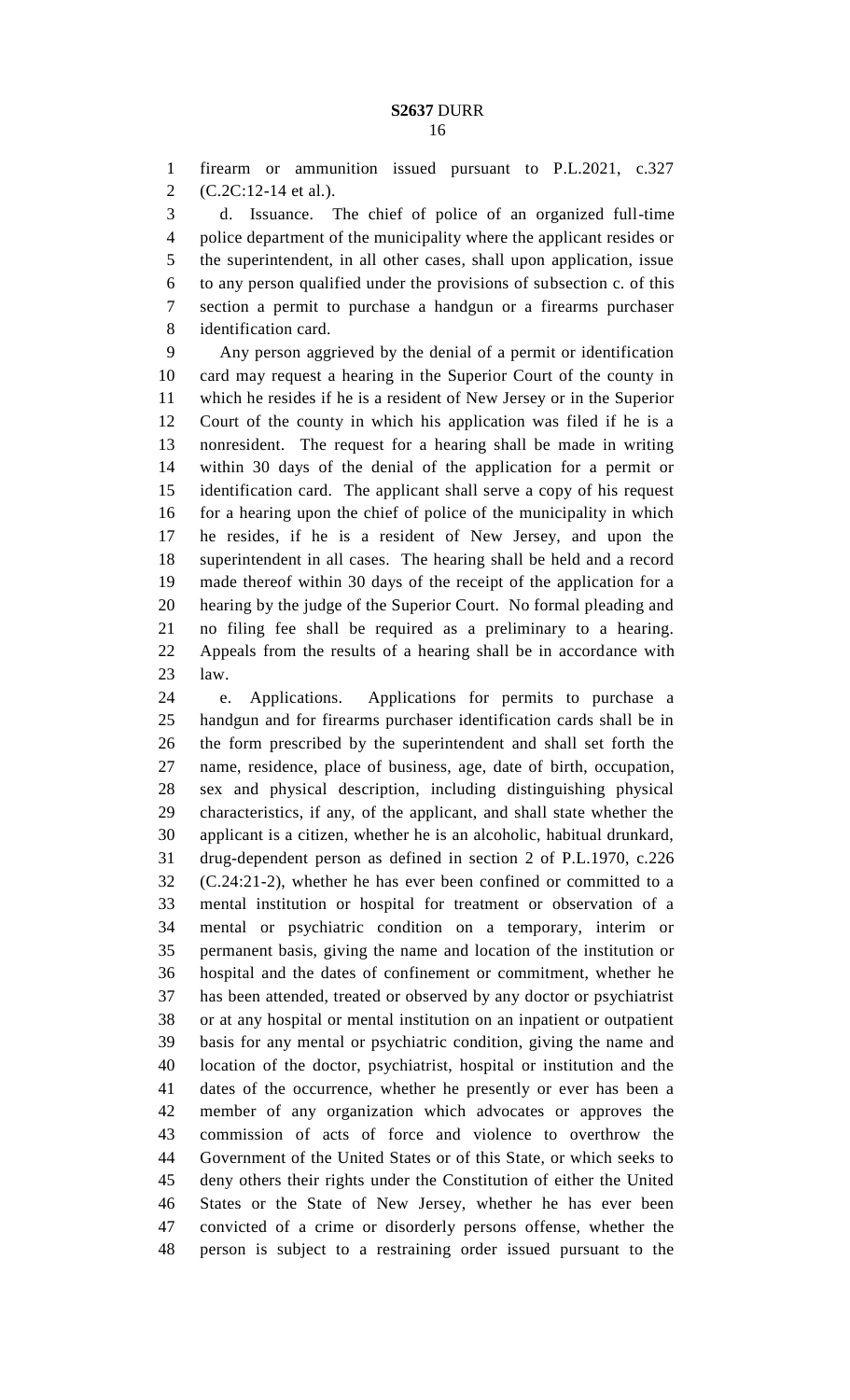"Prevention of Domestic Violence Act of 1991", P.L.1991, c.261 (C.2C:25-17 et seq.) prohibiting the person from possessing any firearm, whether the person is subject to a protective order issued pursuant to the "Extreme Risk Protective Order Act of 2018", P.L.2018, c.35 (C.2C:58-20 et al.), whether the person is subject to a protective order issued pursuant to P.L.2021, c.327 (C.2C:12-14 et al.) prohibiting the person from possessing any firearm, and other information as the superintendent shall deem necessary for the proper enforcement of this chapter. For the purpose of complying with this subsection, the applicant shall waive any statutory or other right of confidentiality relating to institutional confinement. The application shall be signed by the applicant and shall contain as references the names and addresses of two reputable citizens personally acquainted with him.

 Application blanks shall be obtainable from the superintendent, from any other officer authorized to grant a permit or identification card, and from licensed retail dealers.

 The chief police officer or the superintendent shall obtain the fingerprints of the applicant and shall have them compared with any and all records of fingerprints in the municipality and county in which the applicant resides and also the records of the State Bureau of Identification and the Federal Bureau of Investigation, provided that an applicant for a handgun purchase permit who possesses a valid firearms purchaser identification card, or who has previously obtained a handgun purchase permit from the same licensing authority for which he was previously fingerprinted, and who provides other reasonably satisfactory proof of his identity, need not be fingerprinted again; however, the chief police officer or the superintendent shall proceed to investigate the application to determine whether or not the applicant has become subject to any of the disabilities set forth in this chapter.

 f. Granting of permit or identification card; fee; term; renewal; revocation. The application for the permit to purchase a handgun together with a fee of \$2, or the application for the firearms purchaser identification card together with a fee of \$5, shall be delivered or forwarded to the licensing authority who shall investigate the same and, unless good cause for the denial thereof appears, shall grant the permit or the identification card, or both, if application has been made therefor, within 30 days from the date of receipt of the application for residents of this State and within 45 days for nonresident applicants. A permit to purchase a handgun shall be valid for a period of 90 days from the date of issuance and may be renewed by the issuing authority for good cause for an additional 90 days. A firearms purchaser identification card shall be valid until such time as the holder becomes subject to any of the disabilities set forth in subsection c. of this section, whereupon the card shall be void and shall be returned within five days by the holder to the superintendent, who shall then advise the licensing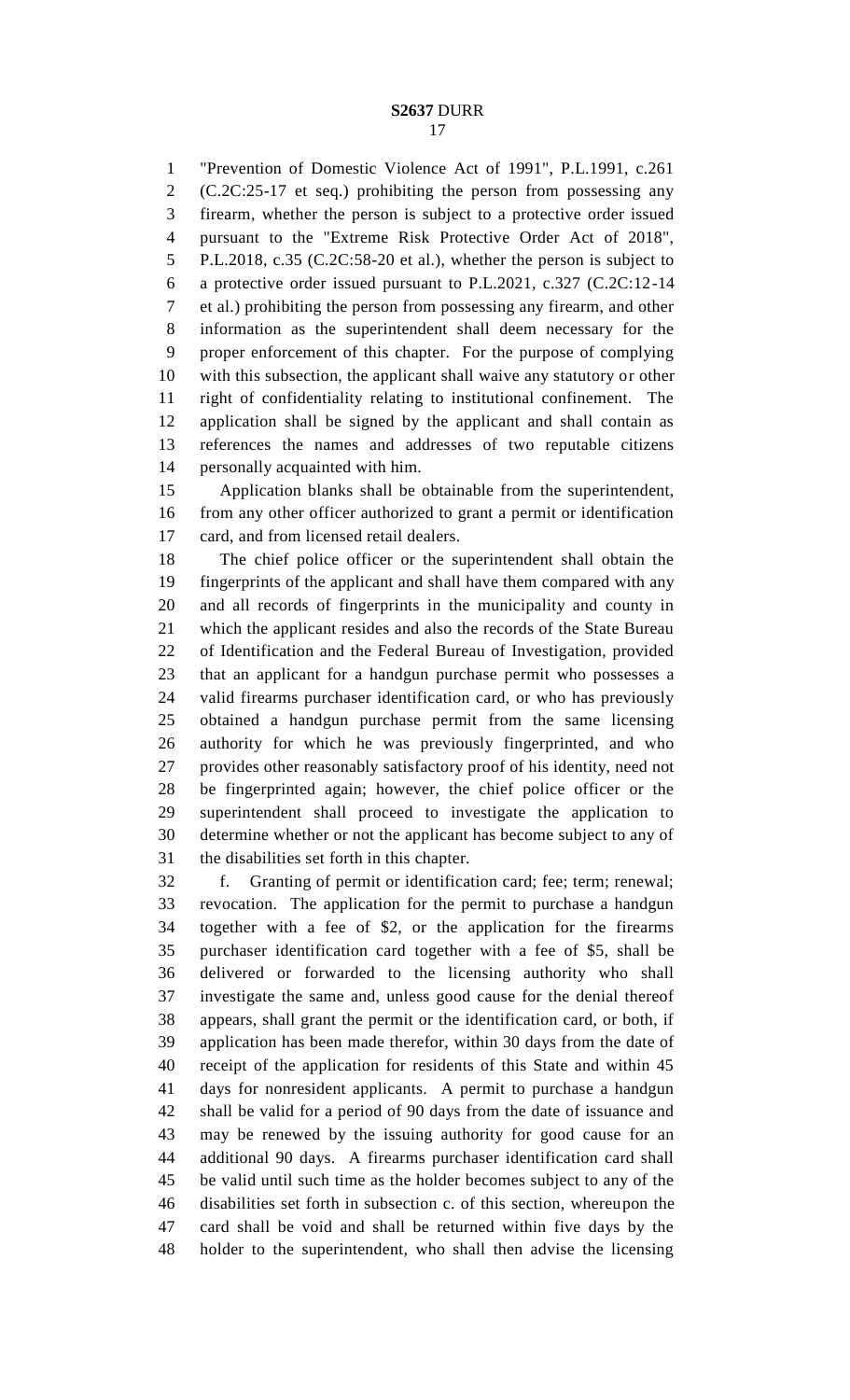authority. Failure of the holder to return the firearms purchaser identification card to the superintendent within the five days shall be an offense under subsection a. of N.J.S.2C:39-10. Any firearms purchaser identification card may be revoked by the Superior Court of the county wherein the card was issued, after hearing upon notice, upon a finding that the holder thereof no longer qualifies for the issuance of the permit. The county prosecutor of any county, the chief police officer of any municipality or any citizen may apply to the court at any time for the revocation of the card.

 There shall be no conditions or requirements added to the form or content of the application, or required by the licensing authority for the issuance of a permit or identification card, other than those that are specifically set forth in this chapter.

 g. Disposition of fees. All fees for permits shall be paid to the State Treasury if the permit is issued by the superintendent, to the municipality if issued by the chief of police, and to the county treasurer if issued by the judge of the Superior Court.

 h. Form of permit; quadruplicate; disposition of copies. The permit shall be in the form prescribed by the superintendent and shall be issued to the applicant in quadruplicate. Prior to the time he receives the handgun from the seller, the applicant shall deliver to the seller the permit in quadruplicate and the seller shall complete all of the information required on the form. Within five days of the date of the sale, the seller shall forward the original copy to the superintendent and the second copy to the chief of police of the municipality in which the purchaser resides, except that in a municipality having no chief of police, the copy shall be forwarded to the superintendent. The third copy shall then be returned to the purchaser with the pistol or revolver and the fourth copy shall be kept by the seller as a permanent record.

 i. Restriction on number of firearms person may purchase. Only one handgun shall be purchased or delivered on each permit and no more than one handgun shall be purchased within any 30- day period, but this limitation shall not apply to:

 (1) a federal, State, or local law enforcement officer or agency purchasing handguns for use by officers in the actual performance of their law enforcement duties;

 (2) a collector of handguns as curios or relics as defined in Title 18, United States Code, section 921 (a) (13) who has in his possession a valid Collector of Curios and Relics License issued by the federal Bureau of Alcohol, Tobacco, Firearms and Explosives;

 (3) transfers of handguns among licensed retail dealers, registered wholesale dealers and registered manufacturers;

 (4) transfers of handguns from any person to a licensed retail dealer or a registered wholesale dealer or registered manufacturer;

 (5) any transaction where the person has purchased a handgun from a licensed retail dealer and has returned that handgun to the dealer in exchange for another handgun within 30 days of the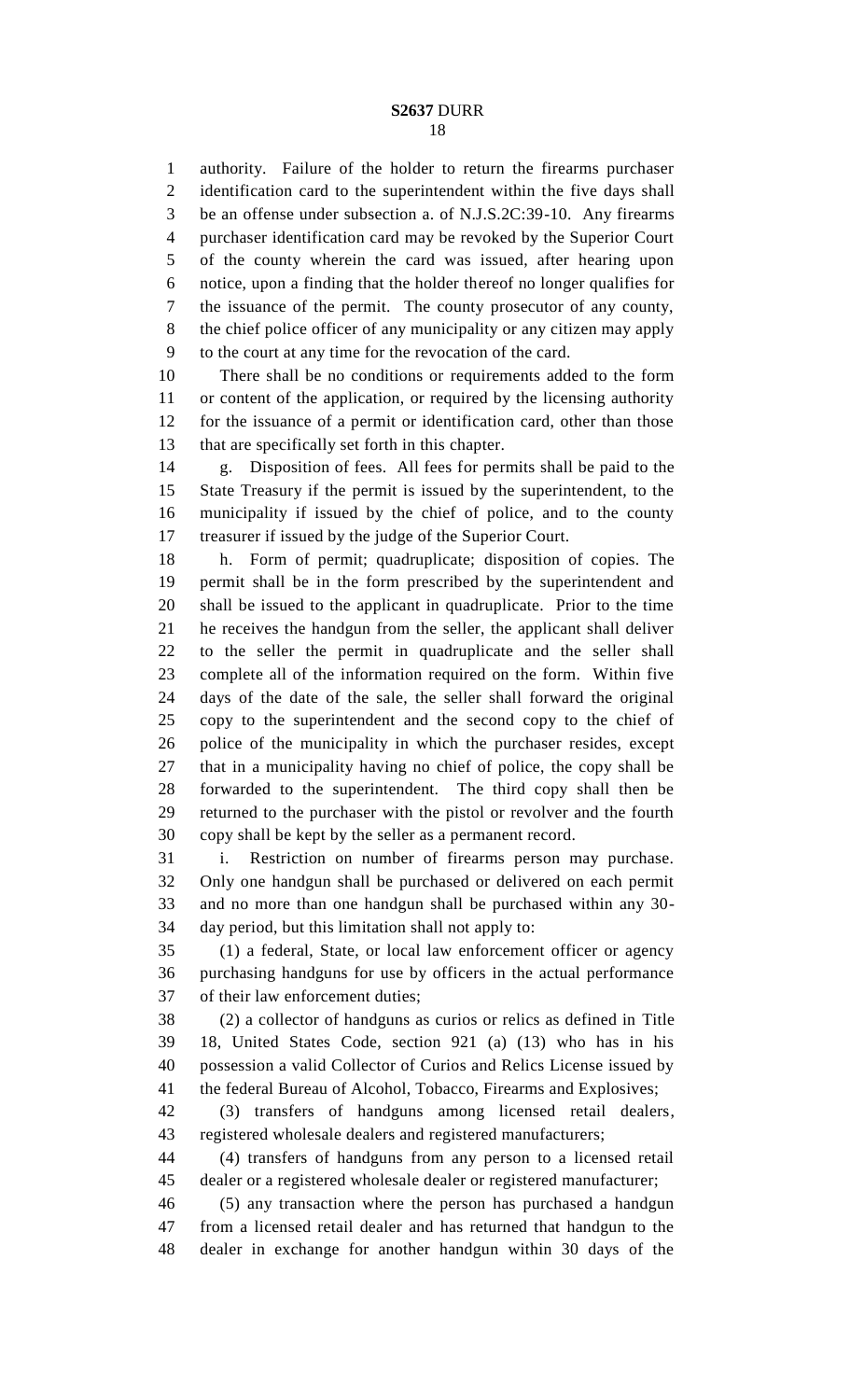original transaction, provided the retail dealer reports the exchange transaction to the superintendent; or

(6) any transaction where the superintendent issues an exemption

from the prohibition in this subsection pursuant to the provisions of

section 4 of P.L.2009, c.186 (C.2C:58-3.4).

 The provisions of this subsection shall not be construed to afford or authorize any other exemption from the regulatory provisions governing firearms set forth in chapter 39 and chapter 58 of Title 2C of the New Jersey Statutes;

 A person shall not be restricted as to the number of rifles or shotguns he may purchase, provided he possesses a valid firearms purchaser identification card and provided further that he signs the certification required in subsection b. of this section for each transaction.

15 i. Firearms passing to heirs or legatees. Notwithstanding any other provision of this section concerning the transfer, receipt or acquisition of a firearm, a permit to purchase or a firearms purchaser identification card shall not be required for the passing of a firearm upon the death of an owner thereof to his heir or legatee, whether the same be by testamentary bequest or by the laws of intestacy. The person who shall so receive, or acquire the firearm shall, however, be subject to all other provisions of this chapter. If the heir or legatee of the firearm does not qualify to possess or carry it, he may retain ownership of the firearm for the purpose of sale for a period not exceeding 180 days, or for a further limited period as may be approved by the chief law enforcement officer of the municipality in which the heir or legatee resides or the superintendent, provided that the firearm is in the custody of the chief law enforcement officer of the municipality or the superintendent during that period.

 k. Sawed-off shotguns. Nothing in this section shall be construed to authorize the purchase or possession of any sawed-off shotgun.

 l. Nothing in this section and in N.J.S.2C:58-2 shall apply to the sale or purchase of a visual distress signalling device approved by the United States Coast Guard, solely for possession on a private or commercial aircraft or any boat; provided, however, that no person under the age of 18 years shall purchase nor shall any person sell to a person under the age of 18 years a visual distress signalling device.

 m. The provisions of subsections a. and b. of this section and paragraphs (4) and (5) of subsection a. of N.J.S.2C:58-2 shall not apply to the purchase of firearms by a law enforcement agency for use by law enforcement officers in the actual performance of the current or former judge's duties, which purchase may be made directly from a manufacturer or from a licensed dealer located in this State or any other state.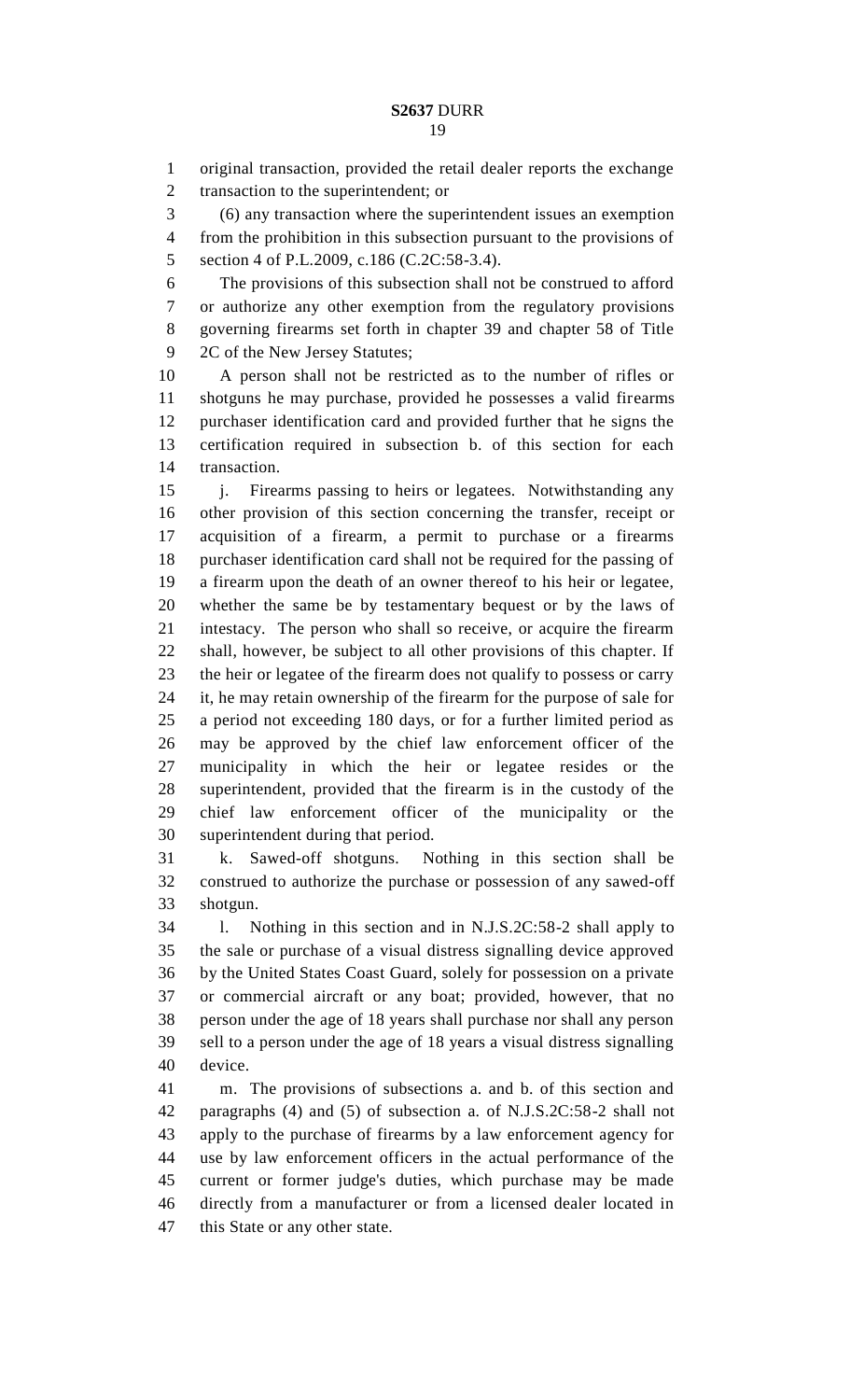n. **[**For the purposes of this section, "immediate family" means a spouse, domestic partner as defined in section 3 of P.L.2003, c.246 (C.26:8A-3), partner in a civil union couple as defined in section 2 of P.L.2006, c.103 (C.37:1-29), parent, stepparent, grandparent, sibling, stepsibling, child, stepchild, and grandchild, as related by blood or by law.**]** (Deleted by amendment, P.L. , c. ) (pending before the Legislature as this bill) (cf: P.L.2021, c.327, s.6) 5. This act shall take effect immediately. STATEMENT This bill removes from current law certain arbitrary restrictions on the sale and possession of BB guns and firearm components. The bill also removes certain overly burdensome requirements imposed on private firearm transfers. The bill revises the definition of "firearm" to clarify that BB guns are not firearms and, therefore, are not subject to New Jersey's stringent firearms licensing and permitting statutes. In addition, the bill allows the possession, sale, and transfer of a firearm with certain components. Under current law, a firearm equipped with certain components may be designated as an illegal assault firearm, the possession of which is a crime of the second degree punishable by five to 10 years imprisonment, a maximum fine of \$150,000, or both. This bill decriminalizes the purchase, possession, and transfer of a firearm with a: 29 • folding or telescoping stock; pistol grip that protrudes conspicuously beneath the action of the firearm; second handgrip or a protruding grip that can be held by the non-trigger hand; bayonet mount; flash suppressor, muzzle break, muzzle compensator, or threaded barrel designed to accommodate a flash suppressor, muzzle break, or muzzle compensator; or firearm sound suppressor. The bill also decriminalizes the possession of armor piercing ammunition and a firearm frame or receiver that is not imprinted with a serial number. Under current law, possession of a firearm frame or receiver without a serial number is a crime of the third degree and possession of armor piercing ammunition is a fourth degree crime. A crime of the third degree is punishable by a term of imprisonment of three to five years, a fine up to \$15,000, or both. Fourth degree crimes are punishable by up to 18 months imprisonment, a fine of up to \$10,000, or both.